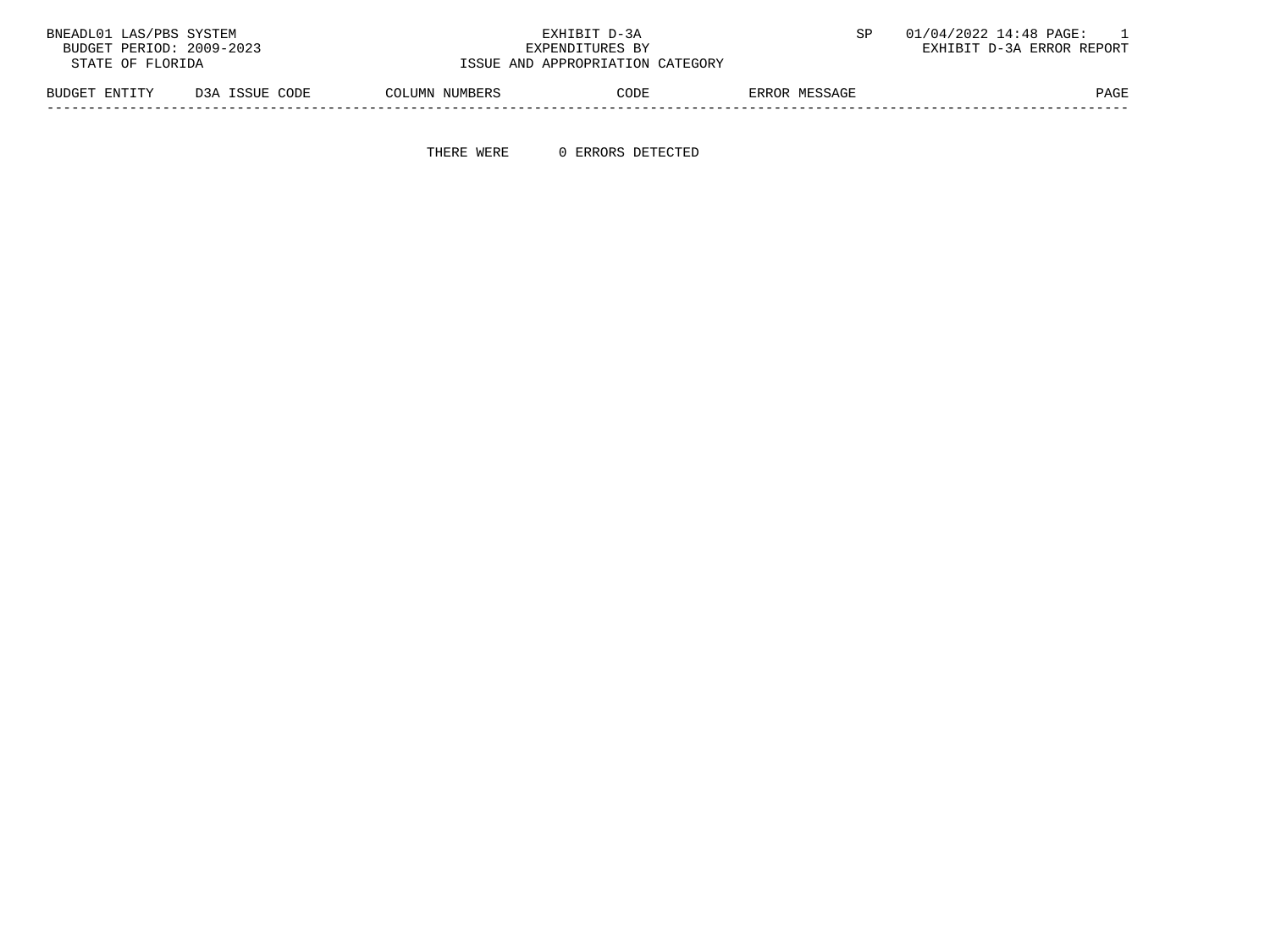| BNEADL01 LAS/PBS SYSTEM<br>BUDGET PERIOD: 2009-2023<br>STATE OF FLORIDA                                                                                                                             | ISSUE AND APPROPRIATION CATEGORY | SP 01/04/2022 14:48 PAGE: 1 | EXHIBIT D-3A<br>DETAIL OF EXPENDITURES                                                     |                               |                                                                         |                                                                             |
|-----------------------------------------------------------------------------------------------------------------------------------------------------------------------------------------------------|----------------------------------|-----------------------------|--------------------------------------------------------------------------------------------|-------------------------------|-------------------------------------------------------------------------|-----------------------------------------------------------------------------|
|                                                                                                                                                                                                     |                                  | COL A12 COL A14 COL A15     | AGY FIN REQ AGY AMD REQ AGY AMD N/R AGY AMD ANZ                                            | COL A16                       | COL A14-A12<br>AGY AMD REQ<br>FY 2022-23<br>OVER (UNDER)<br>AGY FIN REQ |                                                                             |
|                                                                                                                                                                                                     | POS                              |                             | FY 2022-23 FY 2022-23 FY 2022-23 FY 2022-23 FY 2022-23<br>AMOUNT POS AMOUNT POS AMOUNT POS | AMOUNT POS<br>_______________ |                                                                         | AMOUNT CODES                                                                |
| CITRUS, DEPT OF<br>CITRUS RESEARCH<br>ECONOMIC OPPORTUNITIES<br>BUSINESS DEVELOPMENT<br>ESTIMATED EXPENDITURES<br>ESTIMATED EXPENDITURES - OPERATIONS<br>SALARY RATE<br>SALARY RATE 781,367 781,367 |                                  |                             |                                                                                            |                               |                                                                         | 57000000<br>57010000<br>11<br>1101.00.00.00<br>1000000<br>1001000<br>000000 |
| SALARIES AND BENEFITS<br>CITRUS ADVERTISING TF                                                                                                                                                      | 6.00<br>-STATE 981,990 981,990   | 6.00                        |                                                                                            |                               |                                                                         | 010000<br>2090 1                                                            |
| OTHER PERSONAL SERVICES                                                                                                                                                                             |                                  |                             |                                                                                            |                               |                                                                         | 030000                                                                      |
| CITRUS ADVERTISING TF                                                                                                                                                                               | -STATE 107,098 107,098           |                             |                                                                                            |                               |                                                                         | 2090 1                                                                      |
| <b>EXPENSES</b>                                                                                                                                                                                     |                                  |                             |                                                                                            |                               |                                                                         | 040000                                                                      |
| CITRUS ADVERTISING TF                                                                                                                                                                               | -STATE 401,896 401,896           |                             |                                                                                            |                               |                                                                         | 2090 1                                                                      |
| OPERATING CAPITAL OUTLAY                                                                                                                                                                            |                                  |                             |                                                                                            |                               |                                                                         | 060000                                                                      |
| CITRUS ADVERTISING TF                                                                                                                                                                               | -STATE 251,000 251,000           |                             |                                                                                            |                               |                                                                         | 2090 1                                                                      |
| SPECIAL CATEGORIES<br>CONTRACTED SERVICES                                                                                                                                                           |                                  |                             |                                                                                            |                               |                                                                         | 100000<br>100777                                                            |
| GENERAL REVENUE FUND<br>$-STATE$<br>CITRUS ADVERTISING TF<br>$-$ STATE                                                                                                                              | 500,000<br>1,520,494             | 500,000<br>1,520,494        |                                                                                            |                               |                                                                         | 1000 1<br>2090 1                                                            |
| TOTAL APPRO                                                                                                                                                                                         | 2,020,494                        | 2,020,494                   |                                                                                            |                               |                                                                         |                                                                             |
| PAID ADVERTISING/PROMOTION                                                                                                                                                                          |                                  |                             |                                                                                            |                               |                                                                         | 102380                                                                      |
| CITRUS ADVERTISING TF<br>$-$ STATE                                                                                                                                                                  | 82,000                           | 82,000                      |                                                                                            |                               |                                                                         | 2090 1                                                                      |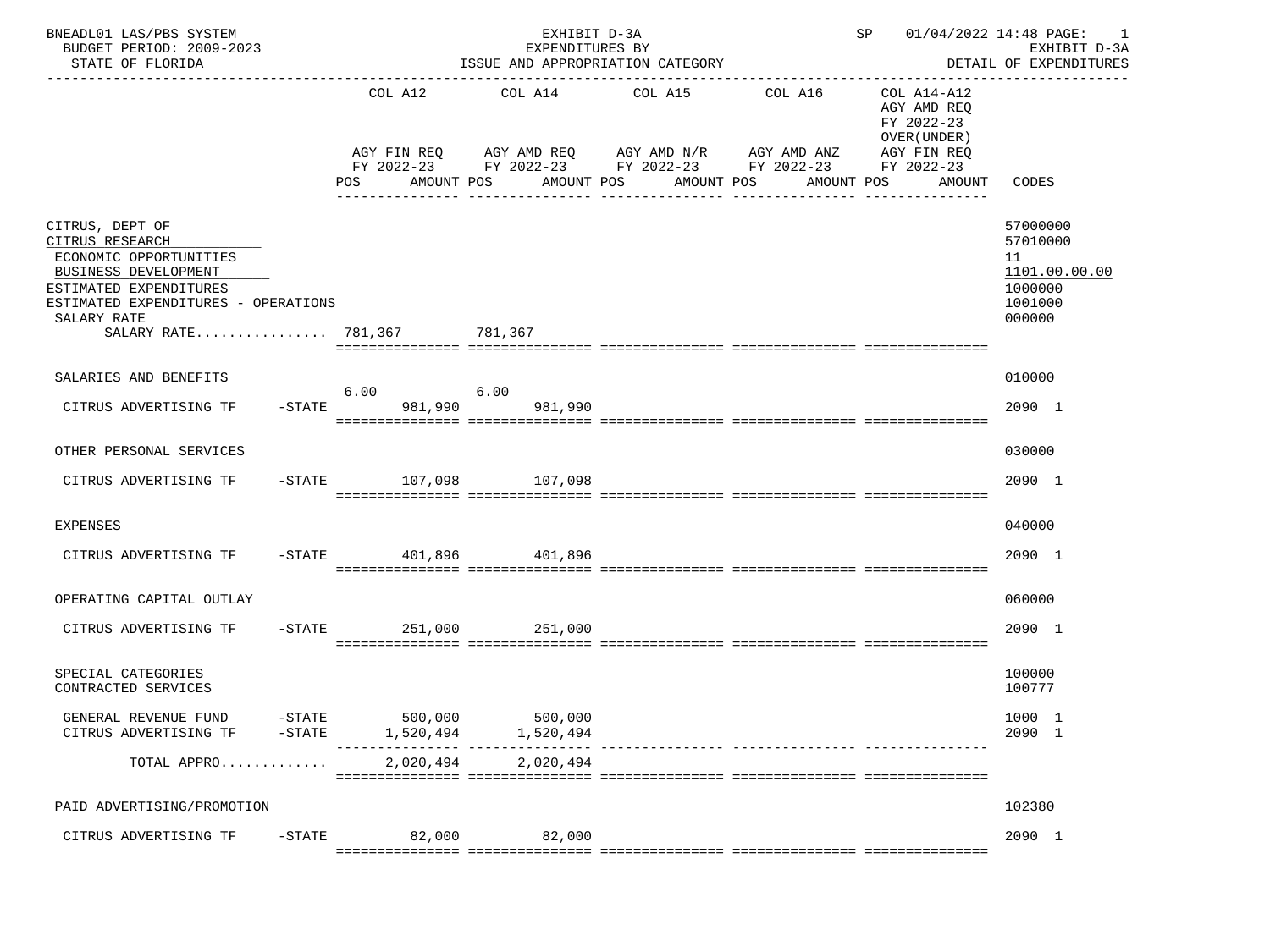| BNEADL01 LAS/PBS SYSTEM<br>BUDGET PERIOD: 2009-2023<br>STATE OF FLORIDA                                                                                                                                                                               |                      | EXHIBIT D-3A<br>EXPENDITURES BY<br>ISSUE AND APPROPRIATION CATEGORY | SP 01/04/2022 14:48 PAGE:                                                                                                    | 2<br>EXHIBIT D-3A<br>DETAIL OF EXPENDITURES |                                                                         |                                                                                       |
|-------------------------------------------------------------------------------------------------------------------------------------------------------------------------------------------------------------------------------------------------------|----------------------|---------------------------------------------------------------------|------------------------------------------------------------------------------------------------------------------------------|---------------------------------------------|-------------------------------------------------------------------------|---------------------------------------------------------------------------------------|
|                                                                                                                                                                                                                                                       | COL A12              |                                                                     | COL A14 COL A15<br>AGY FIN REQ AGY AMD REQ AGY AMD N/R AGY AMD ANZ<br>FY 2022-23 FY 2022-23 FY 2022-23 FY 2022-23 FY 2022-23 | COL A16                                     | COL A14-A12<br>AGY AMD REO<br>FY 2022-23<br>OVER (UNDER)<br>AGY FIN REQ |                                                                                       |
|                                                                                                                                                                                                                                                       | POS                  | AMOUNT POS AMOUNT POS                                               | AMOUNT POS                                                                                                                   |                                             | AMOUNT POS<br>AMOUNT                                                    | CODES                                                                                 |
| CITRUS, DEPT OF<br>CITRUS RESEARCH<br>ECONOMIC OPPORTUNITIES<br>BUSINESS DEVELOPMENT<br>ESTIMATED EXPENDITURES<br>ESTIMATED EXPENDITURES - OPERATIONS<br>SPECIAL CATEGORIES<br>TR/DMS/HR SVCS/STW CONTRCT<br>CITRUS ADVERTISING TF -STATE 2,772 2,772 |                      |                                                                     |                                                                                                                              |                                             |                                                                         | 57000000<br>57010000<br>11<br>1101.00.00.00<br>1000000<br>1001000<br>100000<br>107040 |
| TOTAL: ESTIMATED EXPENDITURES - OPERATIONS<br>TOTAL POSITIONS 6.00<br>TOTAL ISSUE 3,847,250 3,847,250<br>TOTAL SALARY RATE 781,367 781,367                                                                                                            |                      | 6.00                                                                |                                                                                                                              |                                             |                                                                         | 2090 1<br>1001000                                                                     |
| FLORIDA RETIREMENT SYSTEM<br>ADJUSTMENT - FY 2021-22 - NORMAL<br>COST AND UNFUNDED ACTUARIAL<br>LIABILITY<br>SALARIES AND BENEFITS                                                                                                                    |                      |                                                                     |                                                                                                                              |                                             |                                                                         | 1001070<br>010000                                                                     |
| CITRUS ADVERTISING TF                                                                                                                                                                                                                                 | $-$ STATE<br>3,684   | 3,684                                                               |                                                                                                                              |                                             |                                                                         | 2090 1                                                                                |
| REALLOCATION OF HUMAN RESOURCES<br>OUTSOURCING<br>SPECIAL CATEGORIES<br>TR/DMS/HR SVCS/STW CONTRCT                                                                                                                                                    |                      |                                                                     |                                                                                                                              |                                             |                                                                         | 1005900<br>100000<br>107040                                                           |
| CITRUS ADVERTISING TF                                                                                                                                                                                                                                 | $-$ STATE 298 –      | $298 -$                                                             |                                                                                                                              |                                             |                                                                         | 2090 1                                                                                |
| TOTAL: BUSINESS DEVELOPMENT<br>BY FUND TYPE<br>GENERAL REVENUE FUND<br>TRUST FUNDS                                                                                                                                                                    | 500,000              | 500,000<br>3, 350, 636 3, 350, 636                                  |                                                                                                                              |                                             |                                                                         | 1101.00.00.00<br>1000<br>2000                                                         |
| TOTAL POSITIONS 6.00<br>TOTAL PROG COMP<br>TOTAL SALARY RATE                                                                                                                                                                                          | 3,850,636<br>781,367 | 6.00<br>3,850,636<br>781,367                                        |                                                                                                                              |                                             |                                                                         |                                                                                       |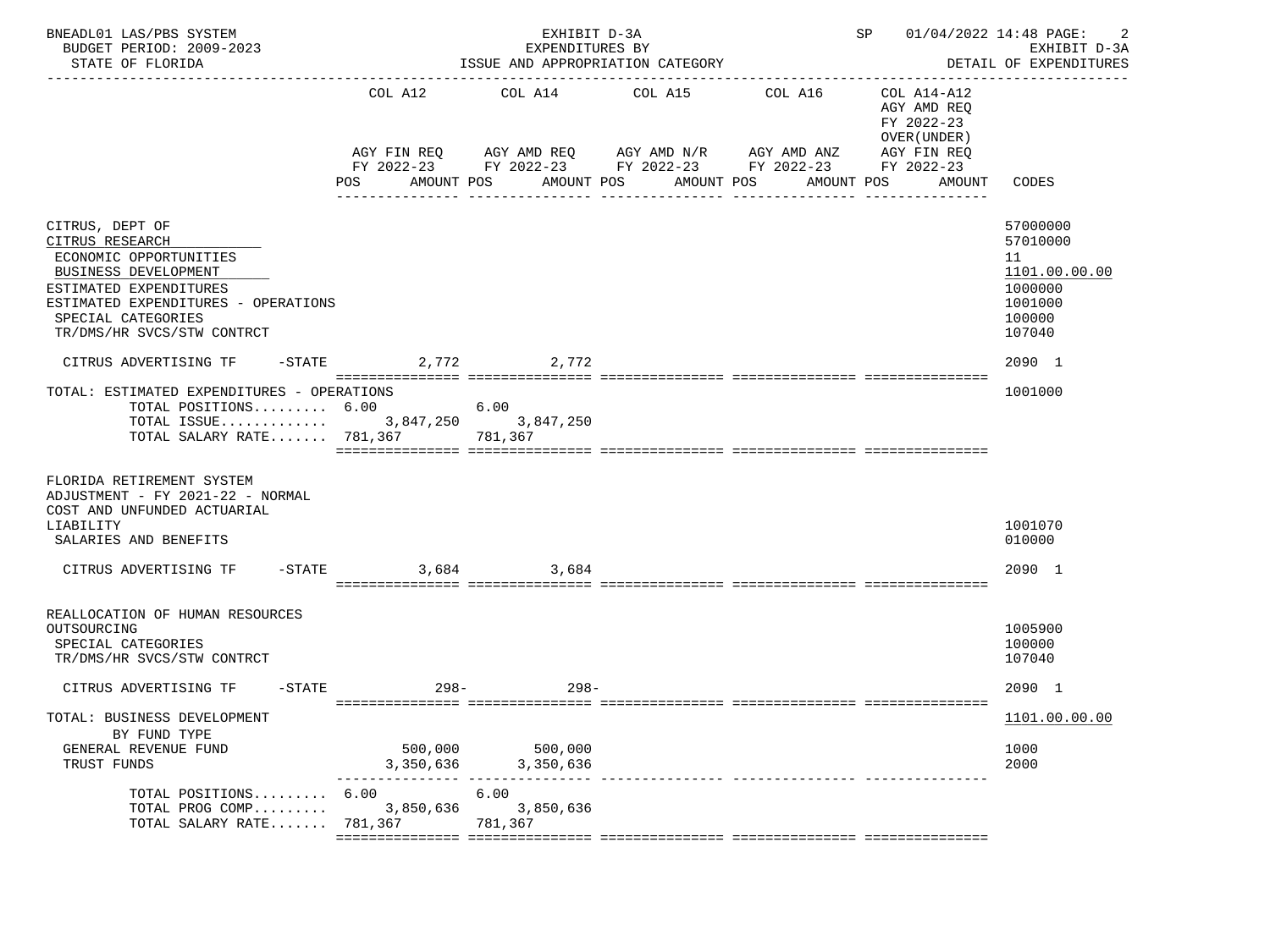| BNEADL01 LAS/PBS SYSTEM<br>BUDGET PERIOD: 2009-2023<br>STATE OF FLORIDA                                                                                                                                            |           | EXHIBIT D-3A<br>SP 01/04/2022 14:48 PAGE:<br>EXPENDITURES BY<br>ISSUE AND APPROPRIATION CATEGORY<br>DETAIL OF EXPENDITURES |         |                                                                                                                                                                                                                     |                         |                                                                                                                 |                                                                             |  |  |  |  |
|--------------------------------------------------------------------------------------------------------------------------------------------------------------------------------------------------------------------|-----------|----------------------------------------------------------------------------------------------------------------------------|---------|---------------------------------------------------------------------------------------------------------------------------------------------------------------------------------------------------------------------|-------------------------|-----------------------------------------------------------------------------------------------------------------|-----------------------------------------------------------------------------|--|--|--|--|
|                                                                                                                                                                                                                    |           | COL A12<br>POS                                                                                                             |         | COL A14 COL A15<br>AGY FIN REQ AGY AMD REQ AGY AMD N/R AGY AMD ANZ<br>FY 2022-23 FY 2022-23 FY 2022-23 FY 2022-23 FY 2022-23<br>AMOUNT POS      AMOUNT POS     AMOUNT POS<br>______________________________________ | COL A16<br>------------ | COL A14-A12<br>AGY AMD REQ<br>FY 2022-23<br>OVER (UNDER)<br>AGY FIN REQ<br>AMOUNT POS AMOUNT<br>--------------- | CODES                                                                       |  |  |  |  |
| CITRUS, DEPT OF<br>EXECUTIVE DIR/SUPPORT SVCS<br>ECONOMIC OPPORTUNITIES<br>BUSINESS DEVELOPMENT<br>ESTIMATED EXPENDITURES<br>ESTIMATED EXPENDITURES - OPERATIONS<br>SALARY RATE<br>SALARY RATE 1,156,324 1,156,324 |           |                                                                                                                            |         |                                                                                                                                                                                                                     |                         |                                                                                                                 | 57000000<br>57020000<br>11<br>1101.00.00.00<br>1000000<br>1001000<br>000000 |  |  |  |  |
| SALARIES AND BENEFITS                                                                                                                                                                                              |           |                                                                                                                            |         |                                                                                                                                                                                                                     |                         |                                                                                                                 | 010000                                                                      |  |  |  |  |
| CITRUS ADVERTISING TF                                                                                                                                                                                              |           | -STATE 1,765,051 1,765,051                                                                                                 |         |                                                                                                                                                                                                                     |                         |                                                                                                                 | 2090 1                                                                      |  |  |  |  |
| OTHER PERSONAL SERVICES                                                                                                                                                                                            |           |                                                                                                                            |         |                                                                                                                                                                                                                     |                         |                                                                                                                 | 030000                                                                      |  |  |  |  |
| CITRUS ADVERTISING TF                                                                                                                                                                                              |           | $-STATE$ 66,000 66,000                                                                                                     |         |                                                                                                                                                                                                                     |                         |                                                                                                                 | 2090 1                                                                      |  |  |  |  |
| <b>EXPENSES</b>                                                                                                                                                                                                    |           |                                                                                                                            |         |                                                                                                                                                                                                                     |                         |                                                                                                                 | 040000                                                                      |  |  |  |  |
| CITRUS ADVERTISING TF                                                                                                                                                                                              |           | -STATE 492,625 492,625                                                                                                     |         |                                                                                                                                                                                                                     |                         |                                                                                                                 | 2090 1                                                                      |  |  |  |  |
| OPERATING CAPITAL OUTLAY                                                                                                                                                                                           |           |                                                                                                                            |         |                                                                                                                                                                                                                     |                         |                                                                                                                 | 060000                                                                      |  |  |  |  |
| CITRUS ADVERTISING TF                                                                                                                                                                                              |           | -STATE 419,779 419,779                                                                                                     |         |                                                                                                                                                                                                                     |                         |                                                                                                                 | 2090 1                                                                      |  |  |  |  |
| SPECIAL CATEGORIES<br>CONTRACTED SERVICES                                                                                                                                                                          |           |                                                                                                                            |         |                                                                                                                                                                                                                     |                         |                                                                                                                 | 100000<br>100777                                                            |  |  |  |  |
| CITRUS ADVERTISING TF                                                                                                                                                                                              | -STATE    | 307,655                                                                                                                    | 307,655 |                                                                                                                                                                                                                     |                         |                                                                                                                 | 2090 1                                                                      |  |  |  |  |
| PAID ADVERTISING/PROMOTION                                                                                                                                                                                         |           |                                                                                                                            |         |                                                                                                                                                                                                                     |                         |                                                                                                                 | 102380                                                                      |  |  |  |  |
| CITRUS ADVERTISING TF                                                                                                                                                                                              | $-$ STATE | 75,000                                                                                                                     | 75,000  |                                                                                                                                                                                                                     |                         |                                                                                                                 | 2090 1                                                                      |  |  |  |  |
| RISK MANAGEMENT INSURANCE                                                                                                                                                                                          |           |                                                                                                                            |         |                                                                                                                                                                                                                     |                         |                                                                                                                 | 103241                                                                      |  |  |  |  |
| CITRUS ADVERTISING TF                                                                                                                                                                                              | $-$ STATE | 25,608                                                                                                                     | 25,608  |                                                                                                                                                                                                                     |                         |                                                                                                                 | 2090 1                                                                      |  |  |  |  |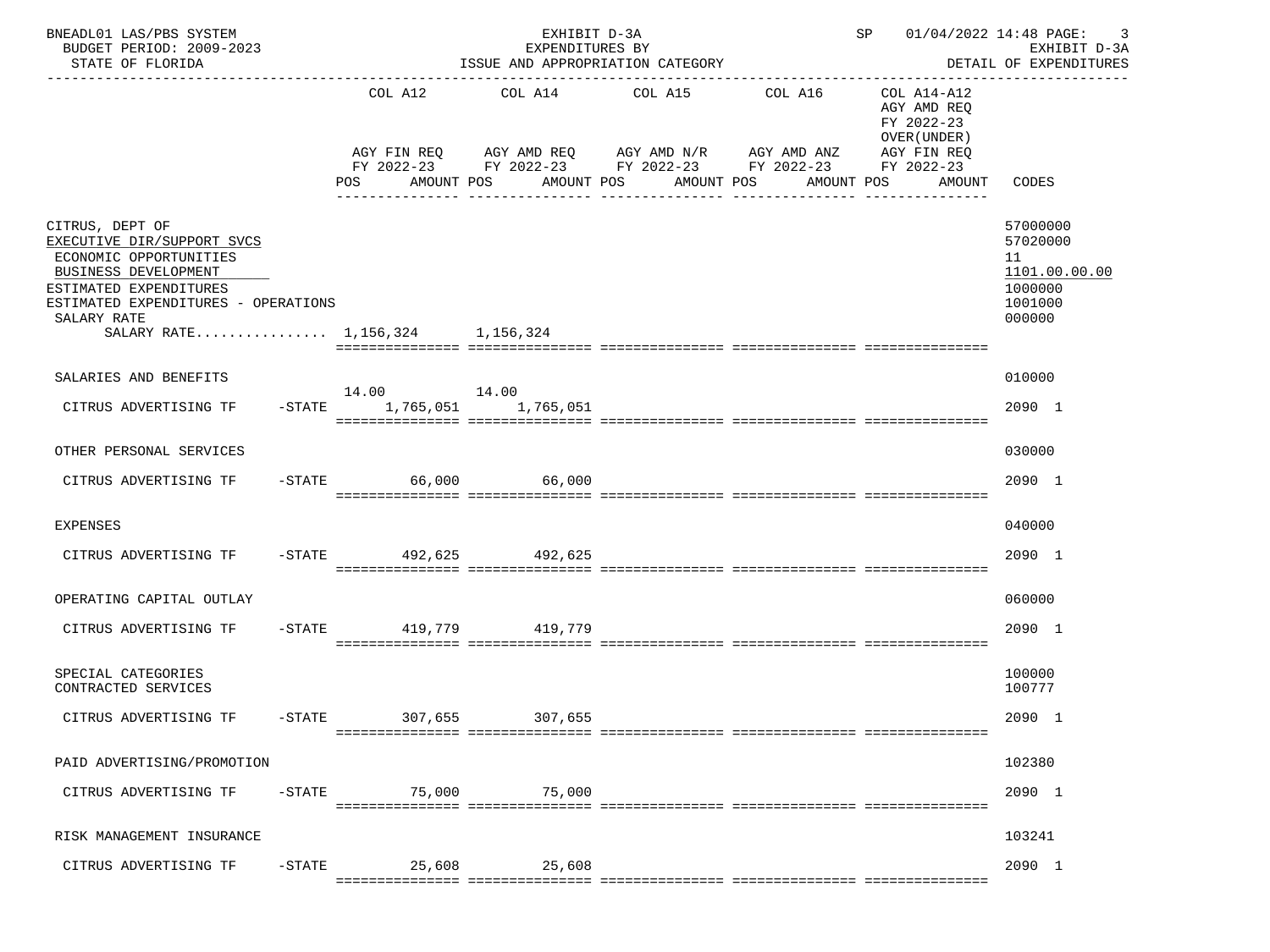| BNEADL01 LAS/PBS SYSTEM<br>BUDGET PERIOD: 2009-2023<br>STATE OF FLORIDA                                                                                                                                              |                      | EXHIBIT D-3A<br>EXPENDITURES BY | ISSUE AND APPROPRIATION CATEGORY                                                                                                                                            |         | SP 01/04/2022 14:48 PAGE:                                | 4<br>EXHIBIT D-3A<br>DETAIL OF EXPENDITURES                                           |
|----------------------------------------------------------------------------------------------------------------------------------------------------------------------------------------------------------------------|----------------------|---------------------------------|-----------------------------------------------------------------------------------------------------------------------------------------------------------------------------|---------|----------------------------------------------------------|---------------------------------------------------------------------------------------|
|                                                                                                                                                                                                                      |                      | COL A12 COL A14                 | COL A15                                                                                                                                                                     | COL A16 | COL A14-A12<br>AGY AMD REQ<br>FY 2022-23<br>OVER (UNDER) |                                                                                       |
|                                                                                                                                                                                                                      | POS FOR              |                                 | AGY FIN REQ       AGY AMD REQ       AGY AMD N/R        AGY AMD ANZ<br>FY 2022-23 FY 2022-23 FY 2022-23 FY 2022-23 FY 2022-23<br>AMOUNT POS AMOUNT POS AMOUNT POS AMOUNT POS |         | AGY FIN REQ<br>AMOUNT CODES                              |                                                                                       |
| CITRUS, DEPT OF<br>EXECUTIVE DIR/SUPPORT SVCS<br>ECONOMIC OPPORTUNITIES<br>BUSINESS DEVELOPMENT<br>ESTIMATED EXPENDITURES<br>ESTIMATED EXPENDITURES - OPERATIONS<br>SPECIAL CATEGORIES<br>TR/DMS/HR SVCS/STW CONTRCT |                      |                                 |                                                                                                                                                                             |         |                                                          | 57000000<br>57020000<br>11<br>1101.00.00.00<br>1000000<br>1001000<br>100000<br>107040 |
| CITRUS ADVERTISING TF                                                                                                                                                                                                | $-$ STATE<br>4,236   | 4,236                           |                                                                                                                                                                             |         |                                                          | 2090 1                                                                                |
| DATA PROCESSING SERVICES<br>DP ASSESSMENT (DMS)                                                                                                                                                                      |                      |                                 |                                                                                                                                                                             |         |                                                          | 210000<br>210004                                                                      |
| CITRUS ADVERTISING TF                                                                                                                                                                                                | -STATE 24,280 24,280 |                                 |                                                                                                                                                                             |         |                                                          | 2090 1                                                                                |
| TOTAL: ESTIMATED EXPENDITURES - OPERATIONS<br>TOTAL POSITIONS $14.00$ 14.00<br>TOTAL ISSUE 3, 180, 234 3, 180, 234<br>TOTAL SALARY RATE 1,156,324 1,156,324                                                          |                      |                                 |                                                                                                                                                                             |         |                                                          | 1001000                                                                               |
| SALARY INCREASES FOR FY 2021-22 -<br>STATE EMPLOYEE MINIMUM WAGE<br>INCREASE - EFFECTIVE 7/1/2021<br>SALARY RATE                                                                                                     |                      | 2,460                           |                                                                                                                                                                             |         |                                                          | 1001030<br>000000                                                                     |
| SALARIES AND BENEFITS                                                                                                                                                                                                |                      |                                 |                                                                                                                                                                             |         |                                                          | 010000                                                                                |
| CITRUS ADVERTISING TF                                                                                                                                                                                                | $-$ STATE            | 2,915 2,915                     |                                                                                                                                                                             |         |                                                          | 2090 1                                                                                |
| TOTAL: SALARY INCREASES FOR FY 2021-22 -<br>STATE EMPLOYEE MINIMUM WAGE<br>INCREASE - EFFECTIVE 7/1/2021                                                                                                             |                      |                                 |                                                                                                                                                                             |         |                                                          | 1001030                                                                               |
| TOTAL ISSUE<br>TOTAL SALARY RATE 2,460                                                                                                                                                                               |                      | 2,915 2,915<br>2,460            |                                                                                                                                                                             |         |                                                          |                                                                                       |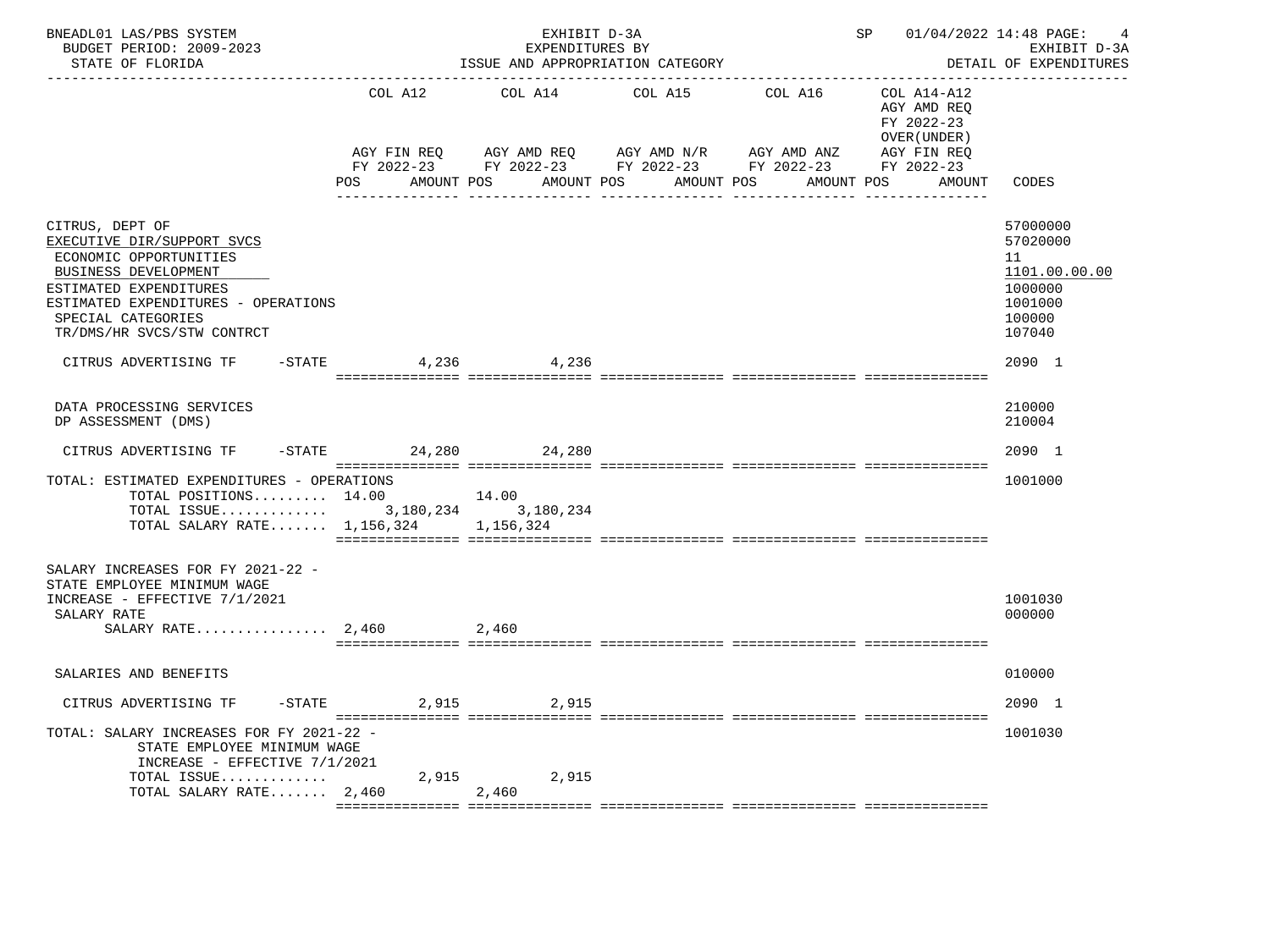| BNEADL01 LAS/PBS SYSTEM<br>BUDGET PERIOD: 2009-2023<br>STATE OF FLORIDA                                                                                                                                                   |           |                                                                        |        | EXHIBIT D-3A<br>EXPENDITURES BY<br>ISSUE AND APPROPRIATION CATEGORY |            |            |                                                              |        | SP 01/04/2022 14:48 PAGE:<br>-5<br>EXHIBIT D-3A<br>DETAIL OF EXPENDITURES |
|---------------------------------------------------------------------------------------------------------------------------------------------------------------------------------------------------------------------------|-----------|------------------------------------------------------------------------|--------|---------------------------------------------------------------------|------------|------------|--------------------------------------------------------------|--------|---------------------------------------------------------------------------|
|                                                                                                                                                                                                                           |           | COL A12<br>AGY FIN REQ AGY AMD REQ AGY AMD N/R AGY AMD ANZ AGY FIN REQ |        | COL A14 COL A15                                                     |            | COL A16    | $COL A14 - A12$<br>AGY AMD REQ<br>FY 2022-23<br>OVER (UNDER) |        |                                                                           |
|                                                                                                                                                                                                                           |           |                                                                        |        | FY 2022-23 FY 2022-23 FY 2022-23 FY 2022-23 FY 2022-23              |            |            |                                                              |        |                                                                           |
|                                                                                                                                                                                                                           |           | POS                                                                    |        | AMOUNT POS AMOUNT POS                                               | AMOUNT POS | AMOUNT POS |                                                              | AMOUNT | CODES                                                                     |
| CITRUS, DEPT OF<br>EXECUTIVE DIR/SUPPORT SVCS<br>ECONOMIC OPPORTUNITIES<br>BUSINESS DEVELOPMENT<br>ESTIMATED EXPENDITURES<br>FLORIDA RETIREMENT SYSTEM<br>ADJUSTMENT - FY 2021-22 - NORMAL<br>COST AND UNFUNDED ACTUARIAL |           |                                                                        |        |                                                                     |            |            |                                                              |        | 57000000<br>57020000<br>11<br>1101.00.00.00<br>1000000                    |
| LIABILITY<br>SALARIES AND BENEFITS                                                                                                                                                                                        |           |                                                                        |        |                                                                     |            |            |                                                              |        | 1001070<br>010000                                                         |
| CITRUS ADVERTISING TF - STATE 10,021 10,021                                                                                                                                                                               |           |                                                                        |        |                                                                     |            |            |                                                              |        | 2090 1                                                                    |
| CASUALTY INSURANCE PREMIUM<br>ADJUSTMENT<br>SPECIAL CATEGORIES<br>RISK MANAGEMENT INSURANCE                                                                                                                               |           |                                                                        |        |                                                                     |            |            |                                                              |        | 1001090<br>100000<br>103241                                               |
| CITRUS ADVERTISING TF                                                                                                                                                                                                     |           | $-$ STATE $12,008 12,008-$                                             |        |                                                                     |            |            |                                                              |        | 2090 1                                                                    |
| REALLOCATION OF HUMAN RESOURCES<br>OUTSOURCING<br>SPECIAL CATEGORIES<br>TR/DMS/HR SVCS/STW CONTRCT                                                                                                                        |           |                                                                        |        |                                                                     |            |            |                                                              |        | 1005900<br>100000<br>107040                                               |
| CITRUS ADVERTISING TF                                                                                                                                                                                                     | $-$ STATE |                                                                        | $455-$ | $455 -$                                                             |            |            |                                                              |        | 2090 1                                                                    |
| DATA PROCESSING ASSESSMENT BASE<br><b>BUDGET ADJUSTMENT</b><br>DATA PROCESSING SERVICES<br>DP ASSESSMENT (DMS)                                                                                                            |           |                                                                        |        |                                                                     |            |            |                                                              |        | 1006800<br>210000<br>210004                                               |
| CITRUS ADVERTISING TF                                                                                                                                                                                                     |           | $-STATE$ 24, 280 - 24, 280 - 24, 280 -                                 |        |                                                                     |            |            |                                                              |        | 2090 1                                                                    |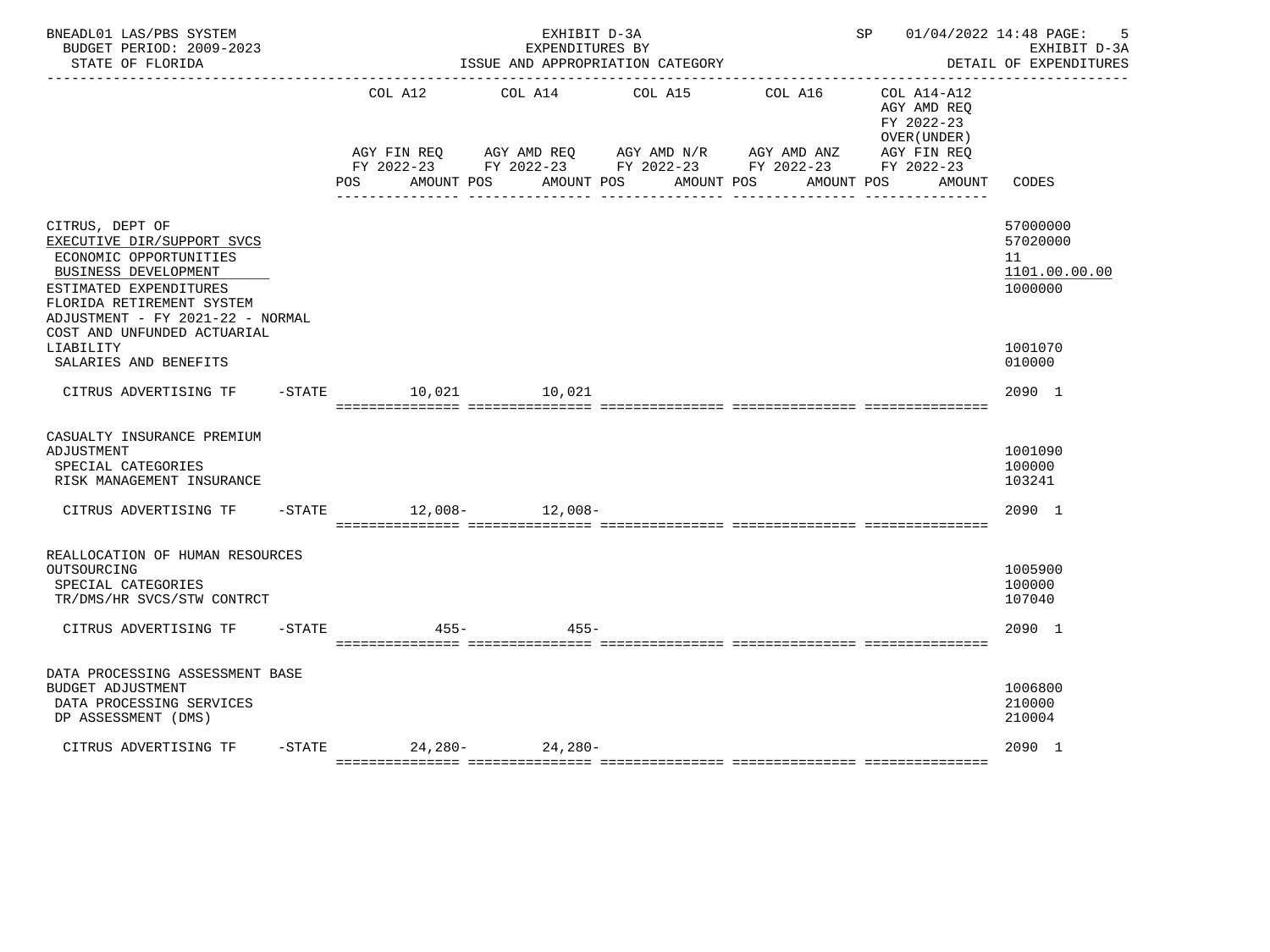| BNEADL01 LAS/PBS SYSTEM<br>BUDGET PERIOD: 2009-2023<br>STATE OF FLORIDA                                                                                                        |                | EXHIBIT D-3A<br>EXPENDITURES BY<br>ISSUE AND APPROPRIATION CATEGORY<br>--------------------------------------           |                               |                                     | SP 01/04/2022 14:48 PAGE:<br>----------------                           | 6<br>EXHIBIT D-3A<br>DETAIL OF EXPENDITURES                                 |
|--------------------------------------------------------------------------------------------------------------------------------------------------------------------------------|----------------|-------------------------------------------------------------------------------------------------------------------------|-------------------------------|-------------------------------------|-------------------------------------------------------------------------|-----------------------------------------------------------------------------|
|                                                                                                                                                                                | COL A12<br>POS | AGY FIN REQ AGY AMD REQ AGY AMD N/R AGY AMD ANZ<br>FY 2022-23 FY 2022-23 FY 2022-23 FY 2022-23 FY 2022-23<br>AMOUNT POS | COL A14 COL A15<br>AMOUNT POS | COL A16<br>AMOUNT POS<br>AMOUNT POS | COL A14-A12<br>AGY AMD REO<br>FY 2022-23<br>OVER (UNDER)<br>AGY FIN REQ | AMOUNT CODES                                                                |
| CITRUS, DEPT OF<br>EXECUTIVE DIR/SUPPORT SVCS<br>ECONOMIC OPPORTUNITIES<br>BUSINESS DEVELOPMENT<br>WORKLOAD<br>ADD GENERAL COUNSEL<br>SALARY RATE<br>SALARY RATE 64,560 64,560 |                |                                                                                                                         |                               |                                     |                                                                         | 57000000<br>57020000<br>11<br>1101.00.00.00<br>3000000<br>3000110<br>000000 |
| SALARIES AND BENEFITS<br>$-STATE$<br>CITRUS ADVERTISING TF                                                                                                                     | 1.00           | 1.00<br>92,190<br>92,190                                                                                                |                               |                                     |                                                                         | 010000<br>2090 1                                                            |
| SPECIAL CATEGORIES<br>TR/DMS/HR SVCS/STW CONTRCT                                                                                                                               |                |                                                                                                                         |                               |                                     |                                                                         | 100000<br>107040                                                            |
| CITRUS ADVERTISING TF - STATE                                                                                                                                                  | 306            | 306                                                                                                                     |                               |                                     |                                                                         | 2090 1                                                                      |
| TOTAL: ADD GENERAL COUNSEL<br>TOTAL POSITIONS 1.00<br>TOTAL SALARY RATE 64,560 64,560                                                                                          |                | 1.00<br>92,496                                                                                                          |                               |                                     |                                                                         | 3000110                                                                     |
|                                                                                                                                                                                |                |                                                                                                                         |                               |                                     |                                                                         |                                                                             |
| AGENCY ISSUE NARRATIVE:<br>2022-2023 BUDGET YEAR NARRATIVE:<br>Title                                                                                                           |                |                                                                                                                         | IT COMPONENT? NO              |                                     |                                                                         |                                                                             |
| Add General Counsel                                                                                                                                                            |                |                                                                                                                         |                               |                                     |                                                                         |                                                                             |
| Summary                                                                                                                                                                        |                |                                                                                                                         |                               |                                     |                                                                         |                                                                             |

 The Department of Citrus requests the appropriation from the Citrus Advertising Trust Fund in the 010000 category within the Executive Direction budget entity to provide legal support for the department.

Background

 General Counsel position was previously eliminated from GAA due to vacancy. General Counsel is now a contracted law firm. The Department requests CATF authority to hire in-house Counsel to execute and oversee rulemaking, licensing, statutory duties and responsibilities under FS Chapter 601, contract development and review, and general compliance with statutory amendments. Without the dedicated General Counsel, the Department may experience significant institutional continuity gaps and potential compliance challenges. This position will be headquartered in Polk County, but impacts all Citrus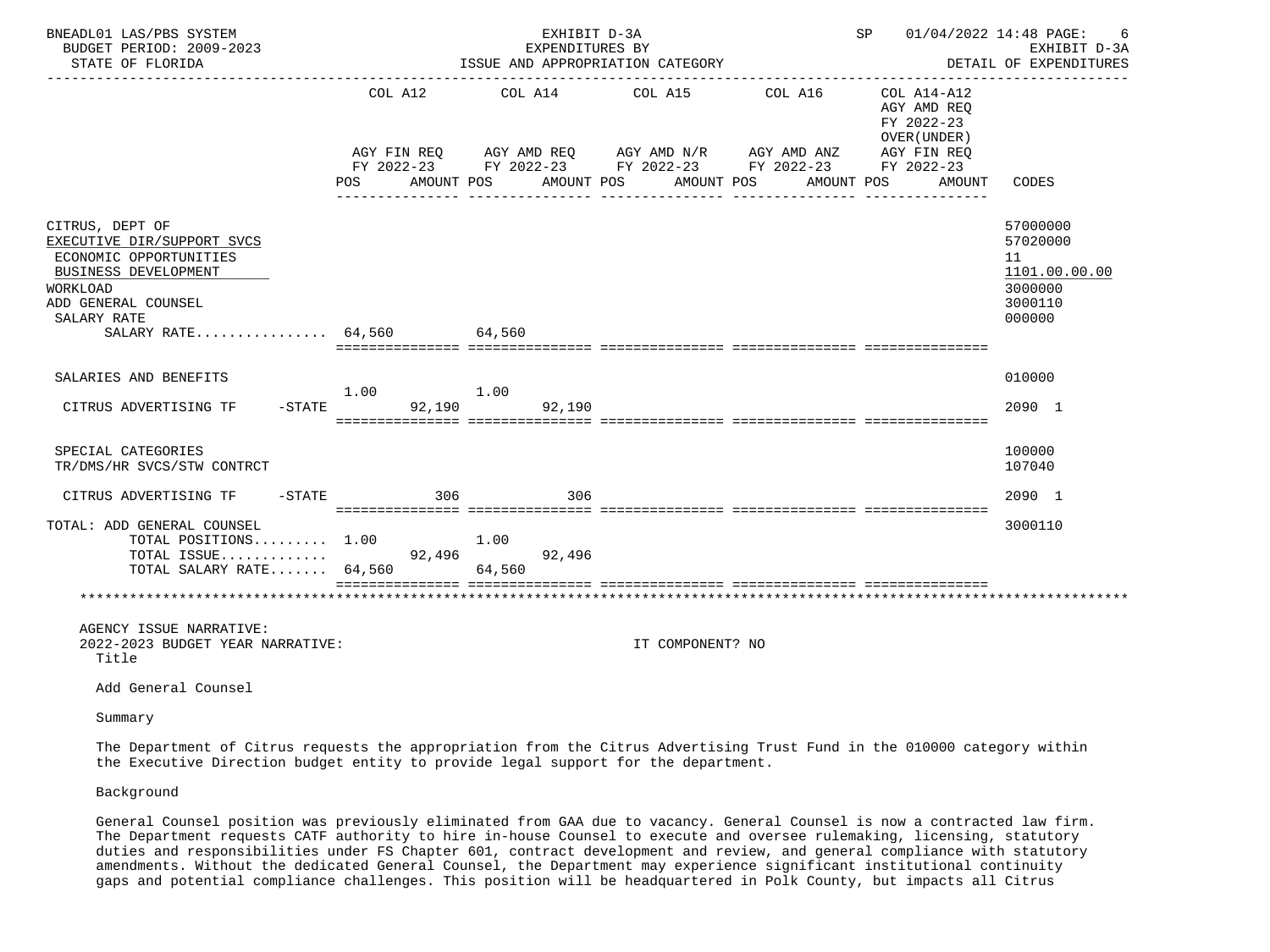| BNEADL01 LAS/PBS SYSTEM<br>BUDGET PERIOD: 2009-2023<br>STATE OF FLORIDA                                                                                         |         | EXHIBIT D-3A<br>EXPENDITURES BY<br>ISSUE AND APPROPRIATION CATEGORY                                                                                                                                               | SP                           |                                                                                                                   | 01/04/2022 14:48 PAGE:<br>7<br>EXHIBIT D-3A<br>DETAIL OF EXPENDITURES |                                                                   |
|-----------------------------------------------------------------------------------------------------------------------------------------------------------------|---------|-------------------------------------------------------------------------------------------------------------------------------------------------------------------------------------------------------------------|------------------------------|-------------------------------------------------------------------------------------------------------------------|-----------------------------------------------------------------------|-------------------------------------------------------------------|
|                                                                                                                                                                 | POS FOR | COL A12 COL A14 COL A15 COL A16<br>AGY FIN REQ        AGY AMD REQ         AGY AMD N/R        AGY AMD ANZ<br>FY 2022-23 FY 2022-23 FY 2022-23 FY 2022-23 FY 2022-23<br>AMOUNT POS AMOUNT POS AMOUNT POS AMOUNT POS |                              | . <u>_ _ _ _ _ _ _ _ _ _ _ _ _ _</u> _<br>COL A14-A12<br>AGY AMD REO<br>FY 2022-23<br>OVER (UNDER)<br>AGY FIN REQ | AMOUNT                                                                | -------------<br>CODES                                            |
| CITRUS, DEPT OF<br>EXECUTIVE DIR/SUPPORT SVCS<br>ECONOMIC OPPORTUNITIES<br>BUSINESS DEVELOPMENT<br>WORKLOAD<br>ADD GENERAL COUNSEL<br>growing areas in Florida. |         |                                                                                                                                                                                                                   |                              |                                                                                                                   |                                                                       | 57000000<br>57020000<br>11<br>1101.00.00.00<br>3000000<br>3000110 |
| Impacts/Risks                                                                                                                                                   |         |                                                                                                                                                                                                                   |                              |                                                                                                                   |                                                                       |                                                                   |
| Without the dedicated General Counsel, the Department may experience significant institutional continuity gaps and<br>potential compliance challenges.          |         |                                                                                                                                                                                                                   |                              |                                                                                                                   |                                                                       |                                                                   |
| Human Resource Assessment for one position: \$305.05                                                                                                            |         |                                                                                                                                                                                                                   |                              |                                                                                                                   |                                                                       |                                                                   |
| All other expenses associated with this new position will be absorbed within the current category 040000 appropriation.                                         |         |                                                                                                                                                                                                                   |                              |                                                                                                                   |                                                                       |                                                                   |
| POSITION DETAIL OF SALARIES AND BENEFITS:                                                                                                                       |         |                                                                                                                                                                                                                   |                              |                                                                                                                   |                                                                       | LAPSE LAPSED SALARIES                                             |
|                                                                                                                                                                 | FTE     |                                                                                                                                                                                                                   | BASE RATE ADDITIVES BENEFITS | SUBTOTAL                                                                                                          | ႜၟ                                                                    | AND BENEFITS                                                      |
| A12 - AGY FIN REO FY 2022-23                                                                                                                                    |         |                                                                                                                                                                                                                   |                              |                                                                                                                   |                                                                       |                                                                   |

NEW POSITIONS

| 8579 GENERAL COUNSEL<br>C1001 001                      | 1.00 | 64,560 | 27,630 | 92,190<br>0.00 | 92,190 |
|--------------------------------------------------------|------|--------|--------|----------------|--------|
| TOTALS FOR ISSUE BY FUND<br>2090 CITRUS ADVERTISING TF |      |        |        |                | 92,190 |
|                                                        | 1.00 | 64,560 | 27,630 | 92,190         | 92,190 |
|                                                        |      |        |        |                |        |
|                                                        |      |        |        |                |        |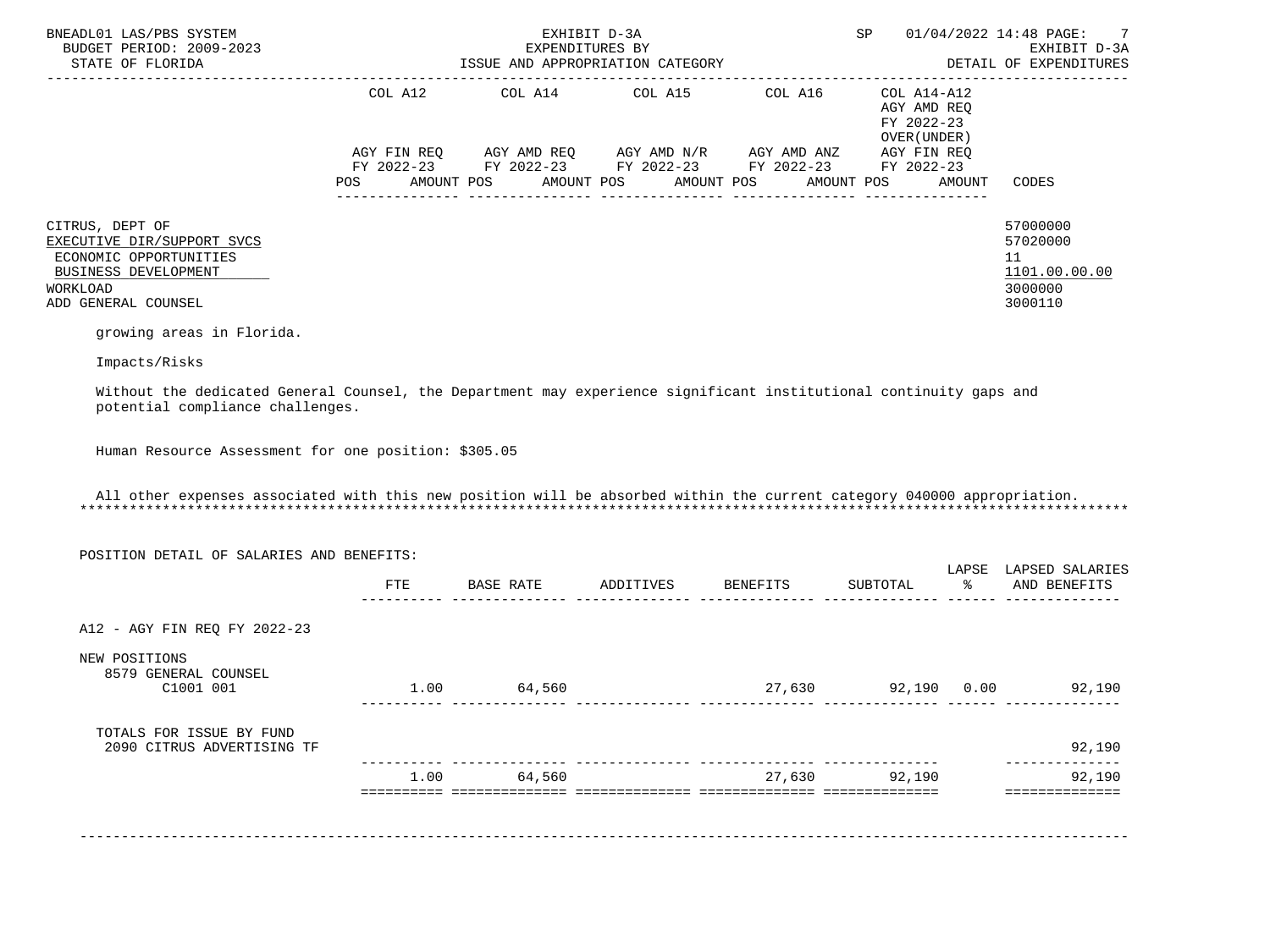| BNEADL01 LAS/PBS SYSTEM<br>BUDGET PERIOD: 2009-2023<br>STATE OF FLORIDA                                                                                                              |            |                       |           | EXHIBIT D-3A<br>EXPENDITURES BY<br>ISSUE AND APPROPRIATION CATEGORY |                       |                                                                                                                                  | SP 01/04/2022 14:48 PAGE:<br>-8<br>EXHIBIT D-3A<br>DETAIL OF EXPENDITURES |        |                                                                   |
|--------------------------------------------------------------------------------------------------------------------------------------------------------------------------------------|------------|-----------------------|-----------|---------------------------------------------------------------------|-----------------------|----------------------------------------------------------------------------------------------------------------------------------|---------------------------------------------------------------------------|--------|-------------------------------------------------------------------|
|                                                                                                                                                                                      | <b>POS</b> | COL A12<br>AMOUNT POS |           | COL A14<br>AMOUNT POS                                               | COL A15<br>AMOUNT POS | COL A16<br>AGY FIN REQ AGY AMD REQ AGY AMD N/R AGY AMD ANZ AGY FIN REQ<br>FY 2022-23 FY 2022-23 FY 2022-23 FY 2022-23 FY 2022-23 | COL A14-A12<br>AGY AMD REQ<br>FY 2022-23<br>OVER (UNDER)<br>AMOUNT POS    | AMOUNT | CODES                                                             |
| CITRUS, DEPT OF<br>EXECUTIVE DIR/SUPPORT SVCS<br>ECONOMIC OPPORTUNITIES<br>BUSINESS DEVELOPMENT<br>WORKLOAD<br>ADD GENERAL COUNSEL                                                   |            |                       |           |                                                                     |                       |                                                                                                                                  |                                                                           |        | 57000000<br>57020000<br>11<br>1101.00.00.00<br>3000000<br>3000110 |
| POSITION DETAIL OF SALARIES AND BENEFITS:                                                                                                                                            |            |                       | BASE RATE |                                                                     |                       | ADDITIVES BENEFITS                                                                                                               | SUBTOTAL                                                                  | — န    | LAPSE LAPSED SALARIES                                             |
|                                                                                                                                                                                      |            | FTE                   |           |                                                                     |                       |                                                                                                                                  |                                                                           |        | AND BENEFITS                                                      |
| A14 - AGY AMD REQ FY 2022-23<br>NEW POSITIONS<br>8579 GENERAL COUNSEL<br>C1001 001                                                                                                   |            |                       |           | 1.00 64,560                                                         |                       |                                                                                                                                  |                                                                           |        | 27,630 92,190 0.00 92,190                                         |
| TOTALS FOR ISSUE BY FUND<br>2090 CITRUS ADVERTISING TF                                                                                                                               |            |                       |           |                                                                     |                       |                                                                                                                                  |                                                                           |        | 92,190                                                            |
|                                                                                                                                                                                      |            |                       |           | 1.00 64,560                                                         |                       |                                                                                                                                  | 27,630 92,190                                                             |        | -------------<br>92,190<br>==============                         |
|                                                                                                                                                                                      |            |                       |           |                                                                     |                       |                                                                                                                                  |                                                                           |        |                                                                   |
| NEW INFORMATION RESOURCE MANAGEMENT<br>INFRASTRUCTURE PROJECT<br>FLORIDA PLANNING, ACCOUNTING, AND<br>LEDGER MANAGEMENT (PALM) READINESS<br>SALARY RATE<br>SALARY RATE 24,581 24,581 |            |                       |           |                                                                     |                       |                                                                                                                                  |                                                                           |        | 3600000<br>3600PC0<br>000000                                      |
|                                                                                                                                                                                      |            |                       |           |                                                                     |                       |                                                                                                                                  |                                                                           |        |                                                                   |
| SALARIES AND BENEFITS                                                                                                                                                                |            | 1.00                  | 1.00      |                                                                     |                       |                                                                                                                                  |                                                                           |        | 010000                                                            |
| CITRUS ADVERTISING TF                                                                                                                                                                |            |                       |           | -STATE 43,651 43,651                                                |                       |                                                                                                                                  |                                                                           |        | 2090 1                                                            |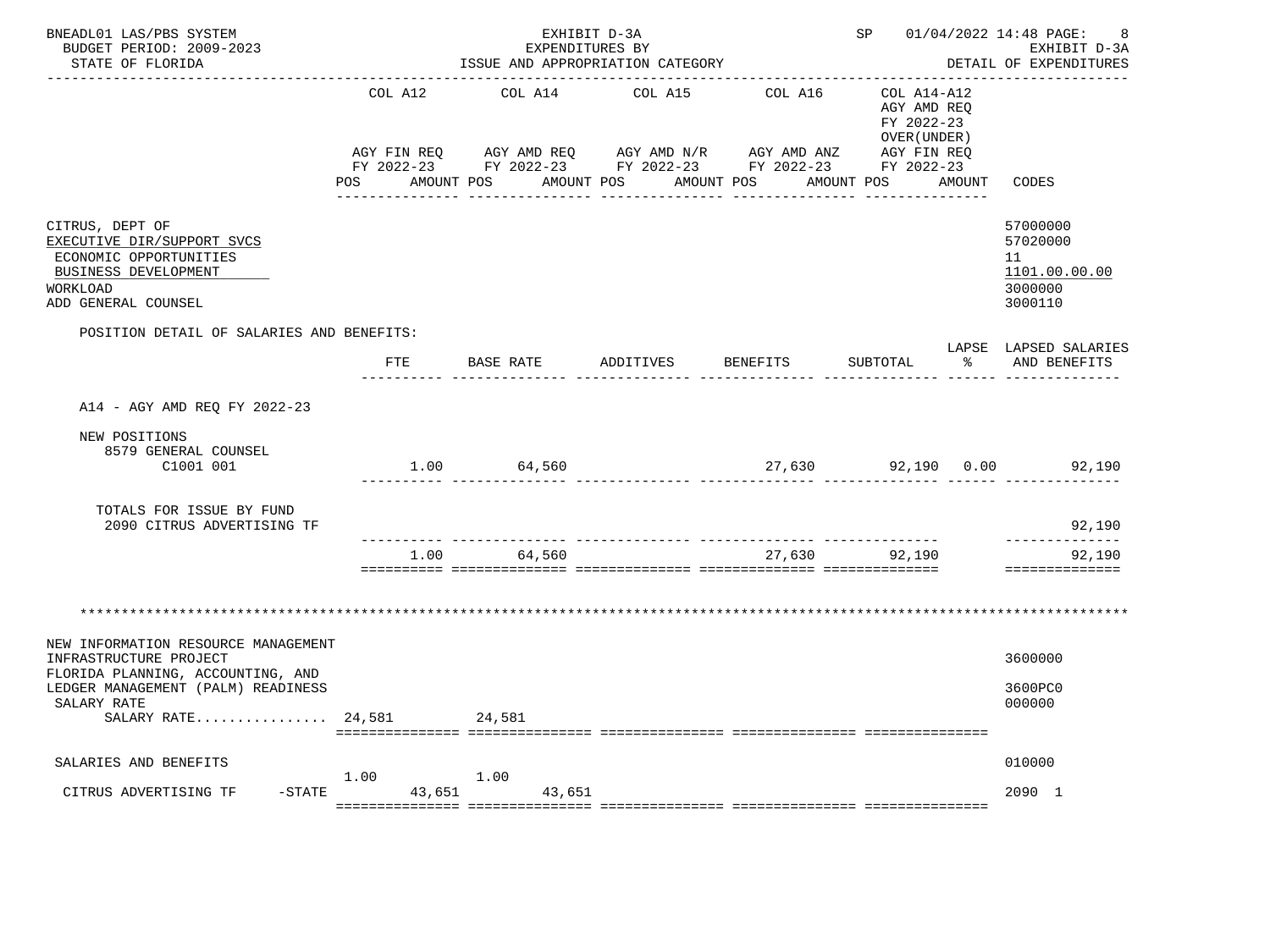| BNEADL01 LAS/PBS SYSTEM<br>BUDGET PERIOD: 2009-2023<br>STATE OF FLORIDA                                | EXHIBIT D-3A<br>EXPENDITURES BY                             |  | SP 01/04/2022 14:48 PAGE:<br>ISSUE AND APPROPRIATION CATEGORY <b>Example 20 SETALL OF EXPENDITURES</b> | 9<br>EXHIBIT D-3A                           |
|--------------------------------------------------------------------------------------------------------|-------------------------------------------------------------|--|--------------------------------------------------------------------------------------------------------|---------------------------------------------|
|                                                                                                        | COL A12 COL A14 COL A15 COL A16                             |  | COL A14-A12<br>AGY AMD REO<br>FY 2022-23<br>OVER (UNDER)                                               |                                             |
|                                                                                                        | AGY FIN REQ AGY AMD REQ AGY AMD N/R AGY AMD ANZ AGY FIN REQ |  |                                                                                                        |                                             |
|                                                                                                        | FY 2022-23 FY 2022-23 FY 2022-23 FY 2022-23 FY 2022-23      |  |                                                                                                        |                                             |
|                                                                                                        |                                                             |  | POS AMOUNT POS AMOUNT POS AMOUNT POS AMOUNT POS AMOUNT                                                 | CODES                                       |
|                                                                                                        |                                                             |  |                                                                                                        |                                             |
| CITRUS, DEPT OF<br>EXECUTIVE DIR/SUPPORT SVCS<br>ECONOMIC OPPORTUNITIES<br><b>BUSINESS DEVELOPMENT</b> |                                                             |  |                                                                                                        | 57000000<br>57020000<br>11<br>1101.00.00.00 |
| NEW INFORMATION RESOURCE MANAGEMENT                                                                    |                                                             |  |                                                                                                        |                                             |
| INFRASTRUCTURE PROJECT                                                                                 |                                                             |  |                                                                                                        | 3600000                                     |
| FLORIDA PLANNING, ACCOUNTING, AND<br>LEDGER MANAGEMENT (PALM) READINESS                                |                                                             |  |                                                                                                        | 3600PC0                                     |
| SPECIAL CATEGORIES                                                                                     |                                                             |  |                                                                                                        | 100000                                      |
| TR/DMS/HR SVCS/STW CONTRCT                                                                             |                                                             |  |                                                                                                        | 107040                                      |
|                                                                                                        |                                                             |  |                                                                                                        |                                             |
| CITRUS ADVERTISING TF -STATE 306                                                                       | 306                                                         |  |                                                                                                        | 2090 1                                      |
|                                                                                                        |                                                             |  |                                                                                                        |                                             |
| TOTAL: FLORIDA PLANNING, ACCOUNTING, AND                                                               |                                                             |  |                                                                                                        | 3600PC0                                     |
| LEDGER MANAGEMENT (PALM) READINESS<br>TOTAL POSITIONS 1.00                                             | 1.00                                                        |  |                                                                                                        |                                             |
| TOTAL ISSUE 43,957                                                                                     | 43,957                                                      |  |                                                                                                        |                                             |
| TOTAL SALARY RATE 24,581                                                                               | 24,581                                                      |  |                                                                                                        |                                             |
|                                                                                                        |                                                             |  |                                                                                                        |                                             |
|                                                                                                        |                                                             |  |                                                                                                        |                                             |

AGENCY ISSUE NARRATIVE:

2022-2023 BUDGET YEAR NARRATIVE: IT COMPONENT? YES

 Summary: The Department of Citrus requests the appropriation from the Citrus Advertising Trust Fund in the 010000 category within the Executive Direction budget entity to support for the Planning, Accounting, and Ledger Management (PALM) transition.

 Background: The State of Florida Accounting Information Resource (FLAIR) system, is based on software developed in the 1970s and implemented as the core of the state's financial system 1981. Recognizing the risks and shortcomings of FLAIR, the Legislature authorized and appropriated funds to the Department of Financial Services in Fiscal Year 2013-2014 to conduct a study of replacement options. The ultimate result of this study was a recommendation to replace the core functionality of FLAIR and the Treasury cash management system (CMS). The replacement of FLAIR and CMS has been recognized as the Florida Planning Accounting and Ledger Management (PALM) Project.

 As the Florida PALM Project proceeds in the replacement of components of FLAIR, the Department of Citrus will need to prepare for and execute specific transition activities which will require additional resources. The Florida PALM transition approach replaced the CMS components first (in 2021). The Central FLAIR functions and Departmental FLAIR functions, and the FLAIR Payroll functions will be implemented over the next 3 years.

## Planning and Analysis

 As part of Florida PALM's implementation approach, the Project Team maintains a Master Readiness Workplan for agencies to complete tasks and requests organizations identify members of the Change Champion Network within their own organizations to support their transition. Each organization was asked to assign Change Champion roles. One of these roles is known as the Agency Liaison and serves as the primary point of contact between Florida PALM and our organization. They attend multiple meetings per week, help break down the organization tasks to a lower level of detail, monitor progress of the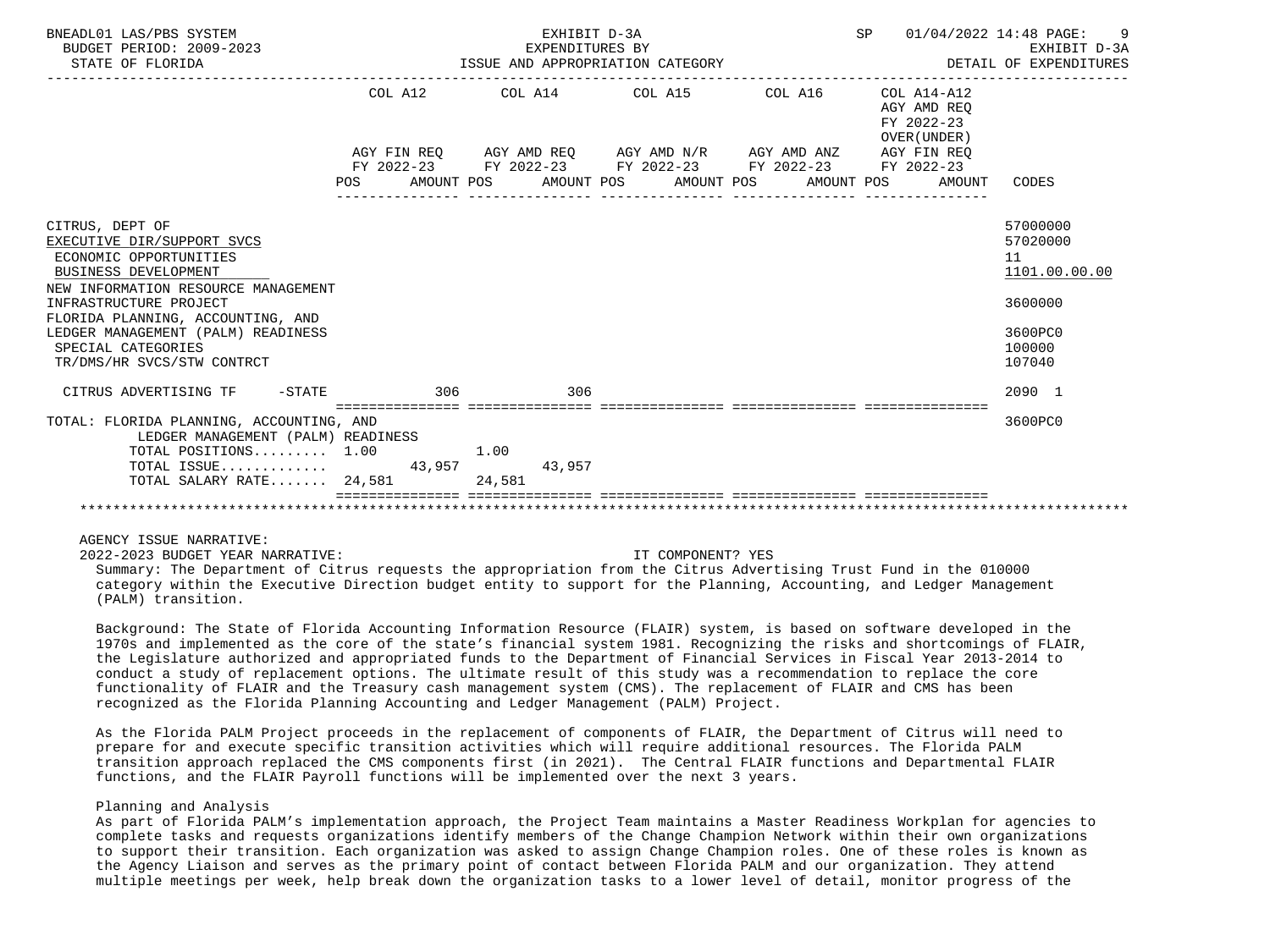| BNEADL01 LAS/PBS SYSTEM<br>BUDGET PERIOD: 2009-2023<br>STATE OF FLORIDA | EXHIBIT D-3A<br>EXPENDITURES BY<br>ISSUE AND APPROPRIATION CATEGORY |                                                            |  |                                                                                           |  |  |  |  | SP |  | 01/04/2022 14:48 PAGE: 10<br>EXHIBIT D-3A<br>DETAIL OF EXPENDITURES |               |
|-------------------------------------------------------------------------|---------------------------------------------------------------------|------------------------------------------------------------|--|-------------------------------------------------------------------------------------------|--|--|--|--|----|--|---------------------------------------------------------------------|---------------|
|                                                                         |                                                                     | COL A12                                                    |  | COL A14 COL A15 COL A16                                                                   |  |  |  |  |    |  | COL A14-A12<br>AGY AMD REO<br>FY 2022-23<br>OVER (UNDER)            |               |
|                                                                         | POS FOR THE POST OF THE STREET                                      | AGY FIN REO<br>FY 2022-23 FY 2022-23 FY 2022-23 FY 2022-23 |  | AGY AMD REO AGY AMD N/R AGY AMD ANZ<br>AMOUNT POS AMOUNT POS AMOUNT POS AMOUNT POS AMOUNT |  |  |  |  |    |  | AGY FIN REO<br>FY 2022-23                                           | CODES         |
|                                                                         |                                                                     |                                                            |  |                                                                                           |  |  |  |  |    |  |                                                                     |               |
| CITRUS, DEPT OF                                                         |                                                                     |                                                            |  |                                                                                           |  |  |  |  |    |  |                                                                     | 57000000      |
| EXECUTIVE DIR/SUPPORT SVCS                                              |                                                                     |                                                            |  |                                                                                           |  |  |  |  |    |  |                                                                     | 57020000      |
| ECONOMIC OPPORTUNITIES                                                  |                                                                     |                                                            |  |                                                                                           |  |  |  |  |    |  |                                                                     | 11            |
| BUSINESS DEVELOPMENT                                                    |                                                                     |                                                            |  |                                                                                           |  |  |  |  |    |  |                                                                     | 1101.00.00.00 |
| NEW INFORMATION RESOURCE MANAGEMENT                                     |                                                                     |                                                            |  |                                                                                           |  |  |  |  |    |  |                                                                     |               |
| INFRASTRUCTURE PROJECT                                                  |                                                                     |                                                            |  |                                                                                           |  |  |  |  |    |  |                                                                     | 3600000       |
| FLORIDA PLANNING, ACCOUNTING, AND                                       |                                                                     |                                                            |  |                                                                                           |  |  |  |  |    |  |                                                                     |               |
| LEDGER MANAGEMENT (PALM) READINESS                                      |                                                                     |                                                            |  |                                                                                           |  |  |  |  |    |  |                                                                     | 3600PC0       |

 organization's readiness activities, and report on status of agency business system remediation and interface development work. This is an individual who should have strong project management skills. The requested budget authority would fund one full-time staff augmentation individual whose primary function would be to supplement the roles of the Change Champions within our organization.

## Business System Remediation

 As a result of replacing CMS and FLAIR components over time, agency business systems will need to be analyzed to determine if they need to be modified, retired, or unimpacted. The requested budget authority would fund an analysis of current business system usage and anticipated action (modification, retirement, or none). The Chart of Accounts, maintained by the Chief Financial Officer, is designed to change with the implementation of Florida PALM. As a result, business systems within Department of Citrus will need to be updated to either incorporate the new Chart of Accounts or to crosswalk from/to current/legacy values.

## Operational Support

 During the next three years, subject matter experts will be utilized to participate in the collaborative design, testing, and implementation activities for Florida PALM. These positions are needed in order provide continuity of the Department of Citrus' business functions while the current staff are transitioning the current business processes and systems to Florida PALM.

### Impacts/Risks

 Without the additional resources, Department of Citrus will either not be ready to transition to Florida PALM which could result in overall delays to the Project or will have to use existing resources to complete these activities which could potentially result in errors, omissions, decrease in the quality and accuracy of Florida PALM transition tasks and/or current operations, as well as impacts to employee morale.

## Human Resource Assessment for one position: \$305.05

 All other expenses associated with this position will be absorbed within our current allocation for category 040000. \*\*\*\*\*\*\*\*\*\*\*\*\*\*\*\*\*\*\*\*\*\*\*\*\*\*\*\*\*\*\*\*\*\*\*\*\*\*\*\*\*\*\*\*\*\*\*\*\*\*\*\*\*\*\*\*\*\*\*\*\*\*\*\*\*\*\*\*\*\*\*\*\*\*\*\*\*\*\*\*\*\*\*\*\*\*\*\*\*\*\*\*\*\*\*\*\*\*\*\*\*\*\*\*\*\*\*\*\*\*\*\*\*\*\*\*\*\*\*\*\*\*\*\*\*\*\*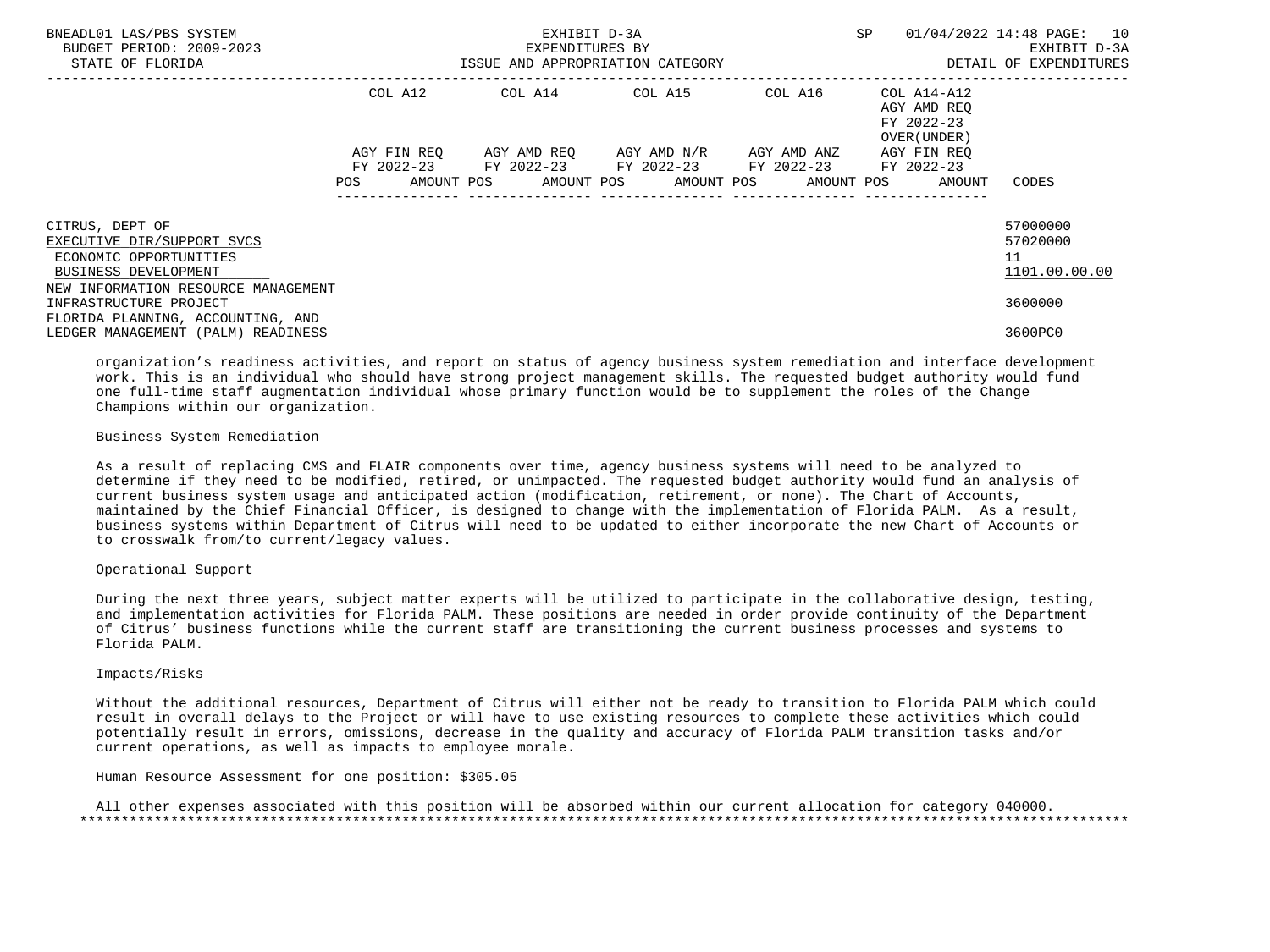| BNEADL01 LAS/PBS SYSTEM<br>BUDGET PERIOD: 2009-2023<br>STATE OF FLORIDA                                                                |                                                                                                                           | EXHIBIT D-3A<br>EXPENDITURES BY<br>ISSUE AND APPROPRIATION CATEGORY                                                                                                  |                          | ___________________________________ |                                                                        |        | SP 01/04/2022 14:48 PAGE: 11<br>EXHIBIT D-3A<br>DETAIL OF EXPENDITURES |
|----------------------------------------------------------------------------------------------------------------------------------------|---------------------------------------------------------------------------------------------------------------------------|----------------------------------------------------------------------------------------------------------------------------------------------------------------------|--------------------------|-------------------------------------|------------------------------------------------------------------------|--------|------------------------------------------------------------------------|
|                                                                                                                                        | COL A12<br>POS FOR THE POST OF THE STATE STATE STATE STATE STATE STATE STATE STATE STATE STATE STATE STATE STATE STATE ST | COL A14<br>AGY FIN REQ AGY AMD REQ AGY AMD N/R AGY AMD ANZ AGY FIN REQ<br>FY 2022-23 FY 2022-23 FY 2022-23 FY 2022-23 FY 2022-23<br>AMOUNT POS AMOUNT POS AMOUNT POS | COL A15                  | COL A16                             | COL A14-A12<br>AGY AMD REQ<br>FY 2022-23<br>OVER (UNDER)<br>AMOUNT POS | AMOUNT | CODES                                                                  |
| CITRUS, DEPT OF<br>EXECUTIVE DIR/SUPPORT SVCS<br>ECONOMIC OPPORTUNITIES<br>BUSINESS DEVELOPMENT<br>NEW INFORMATION RESOURCE MANAGEMENT |                                                                                                                           |                                                                                                                                                                      |                          |                                     |                                                                        |        | 57000000<br>57020000<br>11<br>1101.00.00.00                            |
| INFRASTRUCTURE PROJECT<br>FLORIDA PLANNING, ACCOUNTING, AND                                                                            |                                                                                                                           |                                                                                                                                                                      |                          |                                     |                                                                        |        | 3600000                                                                |
| LEDGER MANAGEMENT (PALM) READINESS                                                                                                     |                                                                                                                           |                                                                                                                                                                      |                          |                                     |                                                                        |        | 3600PC0                                                                |
| POSITION DETAIL OF SALARIES AND BENEFITS:                                                                                              | FTE                                                                                                                       | BASE RATE                                                                                                                                                            | ADDITIVES BENEFITS       |                                     | SUBTOTAL                                                               |        | LAPSE LAPSED SALARIES<br>% AND BENEFITS                                |
| A12 - AGY FIN REO FY 2022-23                                                                                                           |                                                                                                                           |                                                                                                                                                                      |                          |                                     |                                                                        |        |                                                                        |
|                                                                                                                                        |                                                                                                                           |                                                                                                                                                                      |                          |                                     |                                                                        |        |                                                                        |
| NEW POSITIONS<br>1427 ACCOUNTANT I<br>C1001 001                                                                                        |                                                                                                                           | 1.00 24,581                                                                                                                                                          |                          |                                     |                                                                        |        | 19,070 43,651 0.00 43,651                                              |
| TOTALS FOR ISSUE BY FUND<br>2090 CITRUS ADVERTISING TF                                                                                 |                                                                                                                           |                                                                                                                                                                      |                          |                                     |                                                                        |        | 43,651<br>-------------                                                |
|                                                                                                                                        | 1.00                                                                                                                      | 24,581                                                                                                                                                               |                          | 19,070                              | 43,651                                                                 |        | 43,651<br>==============                                               |
| A14 - AGY AMD REQ FY 2022-23                                                                                                           |                                                                                                                           |                                                                                                                                                                      |                          |                                     |                                                                        |        |                                                                        |
| NEW POSITIONS<br>1427 ACCOUNTANT I                                                                                                     |                                                                                                                           |                                                                                                                                                                      |                          |                                     |                                                                        |        |                                                                        |
| C1001 001                                                                                                                              |                                                                                                                           | 1.00 24,581                                                                                                                                                          | ___________ ____________ | 19,070                              | 43,651 0.00                                                            |        | 43,651                                                                 |
| TOTALS FOR ISSUE BY FUND<br>2090 CITRUS ADVERTISING TF                                                                                 |                                                                                                                           |                                                                                                                                                                      |                          |                                     |                                                                        |        | 43,651                                                                 |
|                                                                                                                                        | 1.00                                                                                                                      | 24,581                                                                                                                                                               |                          |                                     | 19,070 43,651                                                          |        | --------------<br>43,651                                               |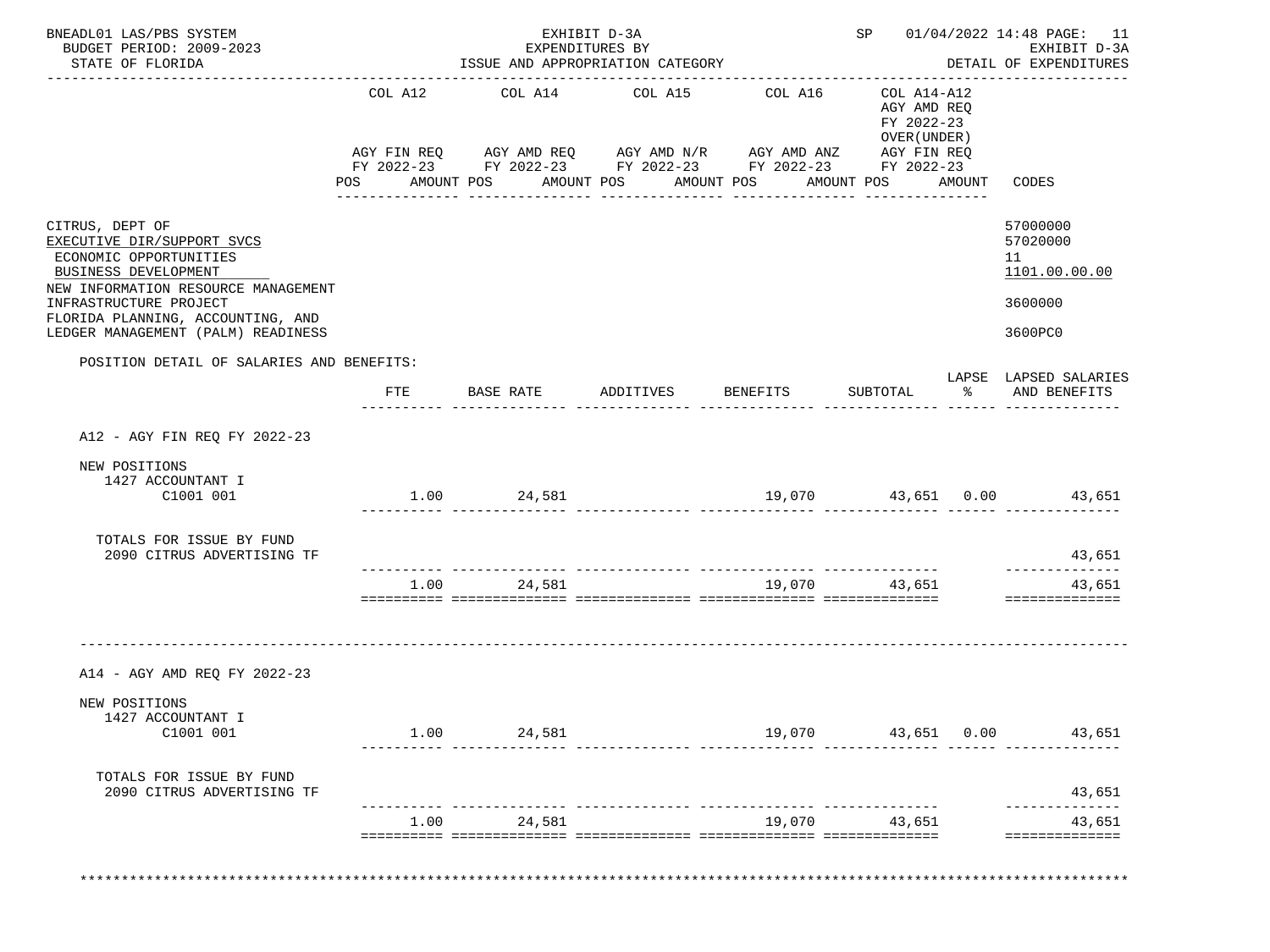| BNEADL01 LAS/PBS SYSTEM<br>BUDGET PERIOD: 2009-2023<br>STATE OF FLORIDA                                                                                                                                    | EXHIBIT D-3A<br>EXPENDITURES BY<br>2023 EXPENDITURES BY<br>ISSUE AND APPROPRIATION CATEGORY |         |  |  |  |                                                                                                       |  | SP 01/04/2022 14:48 PAGE: 12<br>EXHIBIT D-3A<br>DETAIL OF EXPENDITURES |                                                                                       |
|------------------------------------------------------------------------------------------------------------------------------------------------------------------------------------------------------------|---------------------------------------------------------------------------------------------|---------|--|--|--|-------------------------------------------------------------------------------------------------------|--|------------------------------------------------------------------------|---------------------------------------------------------------------------------------|
|                                                                                                                                                                                                            |                                                                                             | COL A12 |  |  |  | COL A14 COL A15 COL A16<br>AGY FIN REO AGY AMD REO AGY AMD N/R AGY AMD ANZ                            |  | COL A14-A12<br>AGY AMD REO<br>FY 2022-23<br>OVER (UNDER)               |                                                                                       |
|                                                                                                                                                                                                            | POS                                                                                         |         |  |  |  | FY 2022-23 FY 2022-23 FY 2022-23 FY 2022-23 FY 2022-23<br>AMOUNT POS AMOUNT POS AMOUNT POS AMOUNT POS |  | AGY FIN REO<br>AMOUNT                                                  | CODES                                                                                 |
| CITRUS, DEPT OF<br>EXECUTIVE DIR/SUPPORT SVCS<br>ECONOMIC OPPORTUNITIES<br>BUSINESS DEVELOPMENT<br>CAPITAL IMPROVEMENT PLAN<br>MAINTENANCE AND REPAIR<br>FIXED CAPITAL OUTLAY<br>FACILITIES REPAIR & MAINT |                                                                                             |         |  |  |  |                                                                                                       |  |                                                                        | 57000000<br>57020000<br>11<br>1101.00.00.00<br>9900000<br>990M000<br>080000<br>080956 |
| GENERAL REVENUE FUND                                                                                                                                                                                       |                                                                                             |         |  |  |  | $-$ STATE $1,500,000$ $1,500,000$ $1,500,000$                                                         |  |                                                                        | 1000 1                                                                                |
| AGENCY NARRATIVE:                                                                                                                                                                                          |                                                                                             |         |  |  |  |                                                                                                       |  |                                                                        |                                                                                       |
| 2022-2023 BUDGET YEAR NARRATIVE:                                                                                                                                                                           |                                                                                             |         |  |  |  | FACILITIES REPAIR & MAINT TT COMPONENT? NO                                                            |  |                                                                        |                                                                                       |

DESCRIPTION OF ISSUE:

 Maintenance/Renovation of two buildings adjacent to Citrus headquarters in Bartow which is located in Polk County. The buildings require maintenance in order to bring them into compliance with Florida building code and to become ADA compliant. The buildings are not safe for occupancy in their current state. These buildings do not meet ADA requirements, and 2nd floor is not accessible because stairwell is not in compliance with Florida Building Code. This project has been deferred due to lack of funding. Restroom facilities are not ADA complaint, and an elevator or lift is needed to reach second floor.

# ADVERSE IMPACT IF NOT FUNDED:

 The buildings are state owned properties with significant life/safety deficiencies which prevent use of much needed office and meeting and storage space. \*\*\*\*\*\*\*\*\*\*\*\*\*\*\*\*\*\*\*\*\*\*\*\*\*\*\*\*\*\*\*\*\*\*\*\*\*\*\*\*\*\*\*\*\*\*\*\*\*\*\*\*\*\*\*\*\*\*\*\*\*\*\*\*\*\*\*\*\*\*\*\*\*\*\*\*\*\*\*\*\*\*\*\*\*\*\*\*\*\*\*\*\*\*\*\*\*\*\*\*\*\*\*\*\*\*\*\*\*\*\*\*\*\*\*\*\*\*\*\*\*\*\*\*\*\*\*

| TOTAL: BUSINESS DEVELOPMENT<br>BY FUND TYPE |           |           |           | 1101.00.00.00 |
|---------------------------------------------|-----------|-----------|-----------|---------------|
| GENERAL REVENUE FUND                        | 1,500,000 | 1,500,000 | 1,500,000 | 1000          |
| TRUST FUNDS                                 | 3,292,880 | 3,292,880 |           | 2000          |
| TOTAL POSITIONS 16.00                       |           | 16.00     |           |               |
| TOTAL PROG COMP $4,792,880$                 |           | 4,792,880 | 1,500,000 |               |
| TOTAL SALARY RATE 1,247,925 1,247,925       |           |           |           |               |
|                                             |           |           |           |               |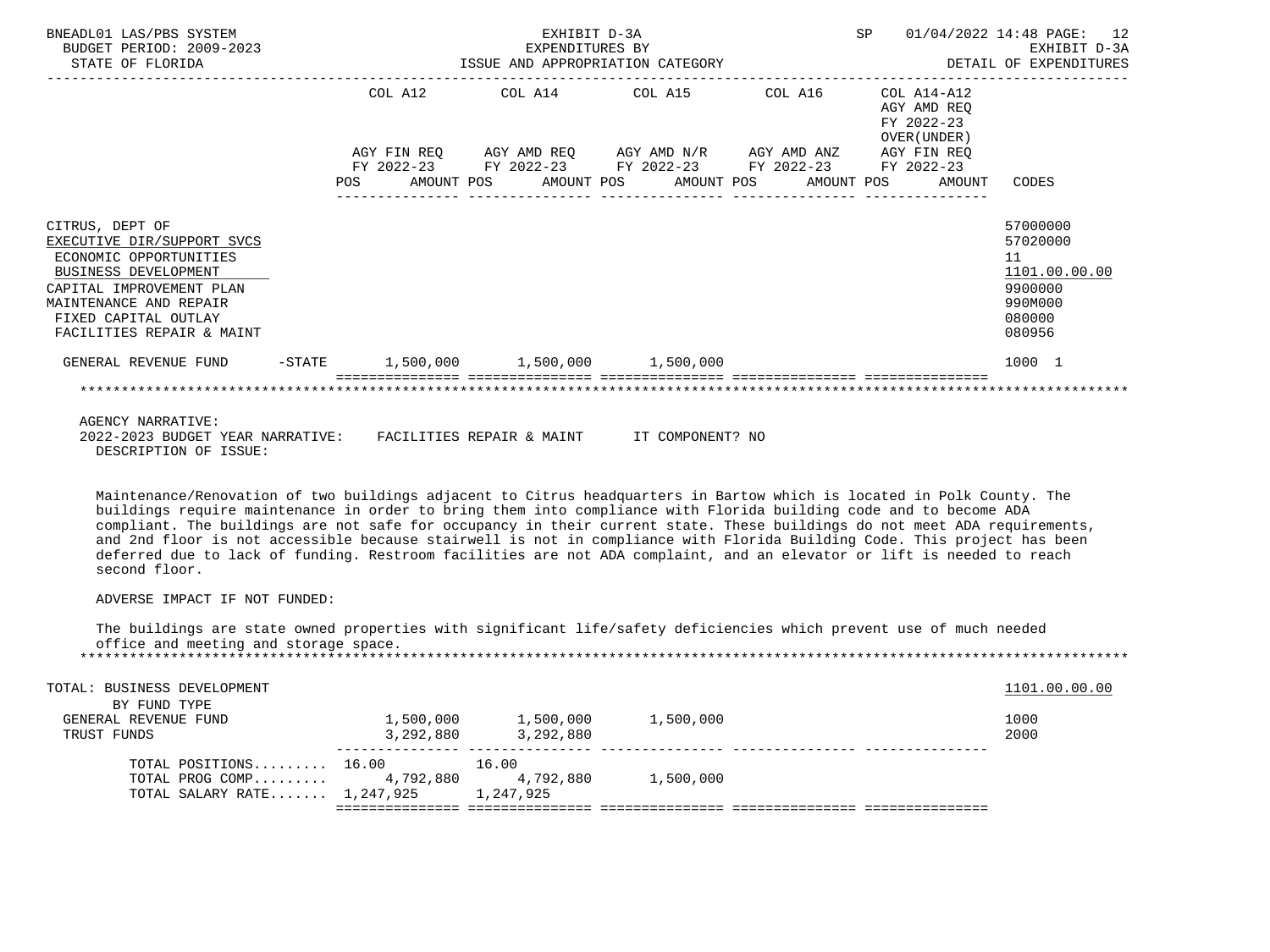| BNEADL01 LAS/PBS SYSTEM<br>BUDGET PERIOD: 2009-2023<br>STATE OF FLORIDA                                                                                                                                      |                                                | EXHIBIT D-3A<br>EXPENDITURES BY<br>ISSUE AND APPROPRIATION CATEGORY |                                                                                                                                                                                      |                                     | SP 01/04/2022 14:48 PAGE: 13<br>EXHIBIT D-3A<br>DETAIL OF EXPENDITURES |                                                                             |
|--------------------------------------------------------------------------------------------------------------------------------------------------------------------------------------------------------------|------------------------------------------------|---------------------------------------------------------------------|--------------------------------------------------------------------------------------------------------------------------------------------------------------------------------------|-------------------------------------|------------------------------------------------------------------------|-----------------------------------------------------------------------------|
|                                                                                                                                                                                                              | COL A12<br>POS                                 |                                                                     | COL A14 COL A15 COL A16<br>AGY FIN REQ AGY AMD REQ AGY AMD N/R AGY AMD ANZ AGY FIN REQ<br>FY 2022-23 FY 2022-23 FY 2022-23 FY 2022-23 FY 2022-23<br>AMOUNT POS AMOUNT POS AMOUNT POS |                                     | COL A14-A12<br>AGY AMD REQ<br>FY 2022-23<br>OVER (UNDER)<br>AMOUNT POS | AMOUNT CODES                                                                |
| CITRUS, DEPT OF<br>AGRIC PRODUCTS MARKETING<br>ECONOMIC OPPORTUNITIES<br>BUSINESS DEVELOPMENT<br>ESTIMATED EXPENDITURES<br>ESTIMATED EXPENDITURES - OPERATIONS<br>SALARY RATE<br>SALARY RATE 857.944 857.944 |                                                |                                                                     |                                                                                                                                                                                      | -------------                       |                                                                        | 57000000<br>57030000<br>11<br>1101.00.00.00<br>1000000<br>1001000<br>000000 |
| SALARIES AND BENEFITS                                                                                                                                                                                        |                                                |                                                                     |                                                                                                                                                                                      |                                     |                                                                        | 010000                                                                      |
| CITRUS ADVERTISING TF                                                                                                                                                                                        | 7.00 7.00<br>$-$ STATE 1, 274, 048 1, 274, 048 |                                                                     |                                                                                                                                                                                      |                                     |                                                                        | 2090 1                                                                      |
| OTHER PERSONAL SERVICES                                                                                                                                                                                      |                                                |                                                                     |                                                                                                                                                                                      |                                     |                                                                        | 030000                                                                      |
| CITRUS ADVERTISING TF                                                                                                                                                                                        | -STATE 17,000 17,000                           |                                                                     |                                                                                                                                                                                      |                                     |                                                                        | 2090 1                                                                      |
| <b>EXPENSES</b>                                                                                                                                                                                              |                                                |                                                                     |                                                                                                                                                                                      |                                     |                                                                        | 040000                                                                      |
| CITRUS ADVERTISING TF                                                                                                                                                                                        | -STATE 261,331 261,331                         |                                                                     |                                                                                                                                                                                      |                                     |                                                                        | 2090 1                                                                      |
| SPECIAL CATEGORIES<br>CONTRACTED SERVICES                                                                                                                                                                    |                                                |                                                                     |                                                                                                                                                                                      |                                     |                                                                        | 100000<br>100777                                                            |
| CITRUS ADVERTISING TF -STATE 100,000 100,000                                                                                                                                                                 |                                                |                                                                     |                                                                                                                                                                                      |                                     |                                                                        | 2090 1                                                                      |
| PAID ADVERTISING/PROMOTION                                                                                                                                                                                   |                                                |                                                                     |                                                                                                                                                                                      |                                     |                                                                        | 102380                                                                      |
| GENERAL REVENUE FUND<br>$-STATE$                                                                                                                                                                             | 5,000,000                                      | 5,000,000                                                           |                                                                                                                                                                                      |                                     |                                                                        | 1000 1                                                                      |
| CITRUS ADVERTISING TF<br>$-$ STATE<br>$-MATCH$<br>$-FEDERL$                                                                                                                                                  | 7,461,163<br>500,000<br>5,000,000              | 7,461,163<br>500,000<br>5,000,000                                   |                                                                                                                                                                                      |                                     |                                                                        | 2090 1<br>2090 2<br>2090 3                                                  |
| TOTAL CITRUS ADVERTISING TF                                                                                                                                                                                  | 12,961,163                                     | 12,961,163                                                          |                                                                                                                                                                                      | ------------ --------------- ------ |                                                                        | 2090                                                                        |
| TOTAL APPRO                                                                                                                                                                                                  | 17,961,163                                     | 17,961,163                                                          |                                                                                                                                                                                      |                                     |                                                                        |                                                                             |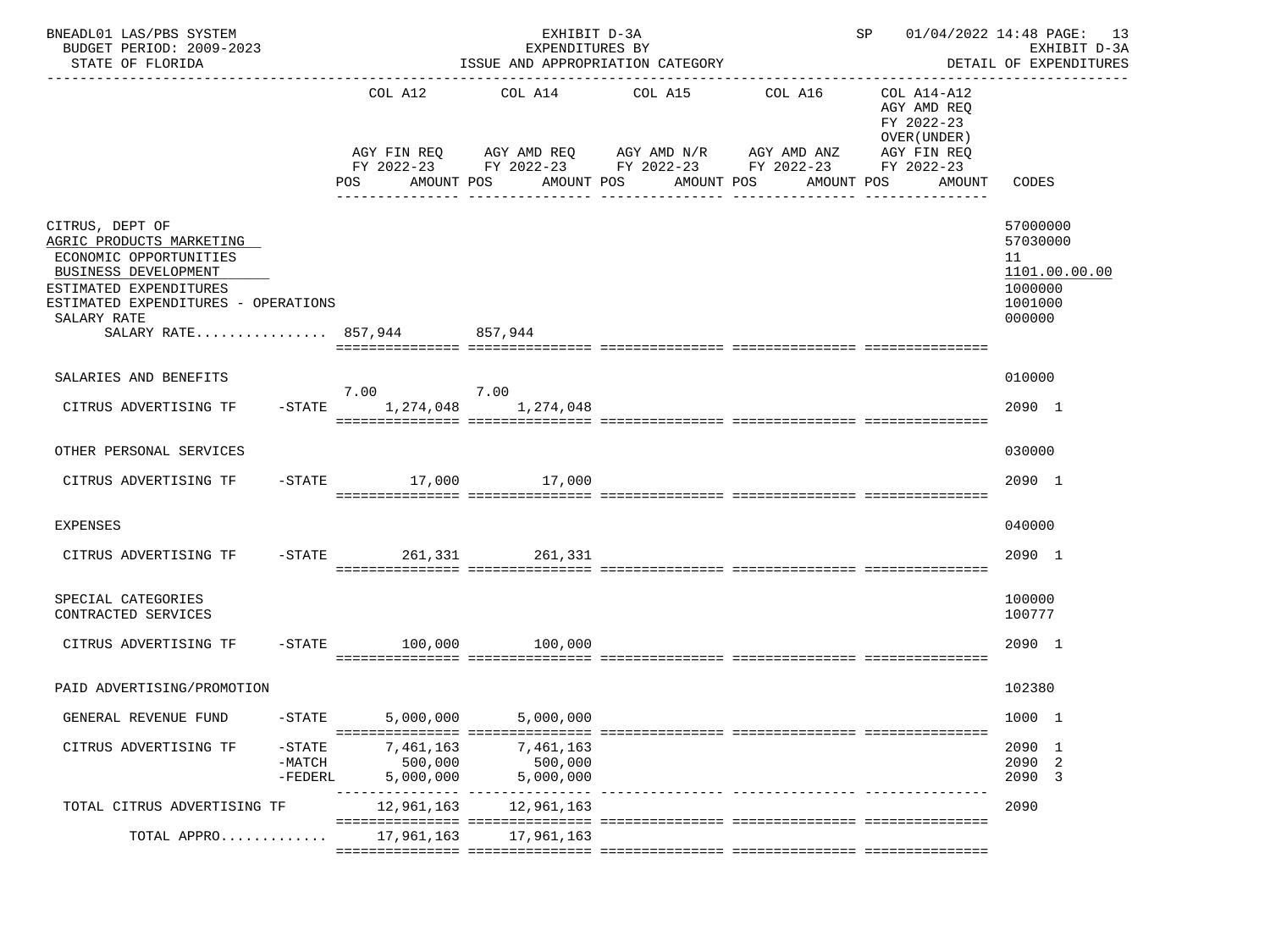| BNEADL01 LAS/PBS SYSTEM<br>BUDGET PERIOD: 2009-2023<br>STATE OF FLORIDA                                                                                                                                         |                                | EXHIBIT D-3A<br>EXPENDITURES BY | ISSUE AND APPROPRIATION CATEGORY                                                                                                                  |         | SP 01/04/2022 14:48 PAGE: 14                             | EXHIBIT D-3A<br>DETAIL OF EXPENDITURES                                                |
|-----------------------------------------------------------------------------------------------------------------------------------------------------------------------------------------------------------------|--------------------------------|---------------------------------|---------------------------------------------------------------------------------------------------------------------------------------------------|---------|----------------------------------------------------------|---------------------------------------------------------------------------------------|
|                                                                                                                                                                                                                 |                                | COL A12 COL A14 COL A15         |                                                                                                                                                   | COL A16 | COL A14-A12<br>AGY AMD REO<br>FY 2022-23<br>OVER (UNDER) |                                                                                       |
|                                                                                                                                                                                                                 | POS                            | AMOUNT POS                      | AGY FIN REQ AGY AMD REQ AGY AMD N/R AGY AMD ANZ AGY FIN REQ<br>FY 2022-23 FY 2022-23 FY 2022-23 FY 2022-23 FY 2022-23<br>AMOUNT POS<br>AMOUNT POS |         | AMOUNT POS<br>AMOUNT                                     | CODES                                                                                 |
| CITRUS, DEPT OF<br>AGRIC PRODUCTS MARKETING<br>ECONOMIC OPPORTUNITIES<br>BUSINESS DEVELOPMENT<br>ESTIMATED EXPENDITURES<br>ESTIMATED EXPENDITURES - OPERATIONS<br>SPECIAL CATEGORIES<br>CITRUS RECOVERY PROGRAM |                                |                                 |                                                                                                                                                   |         |                                                          | 57000000<br>57030000<br>11<br>1101.00.00.00<br>1000000<br>1001000<br>100000<br>102410 |
| GENERAL REVENUE FUND                                                                                                                                                                                            | $-STATE$ 12,000,000 12,000,000 |                                 |                                                                                                                                                   |         |                                                          | 1000 1                                                                                |
| TR/DMS/HR SVCS/STW CONTRCT                                                                                                                                                                                      |                                |                                 |                                                                                                                                                   |         |                                                          | 107040                                                                                |
| CITRUS ADVERTISING TF - STATE 2,480 2,480                                                                                                                                                                       |                                |                                 |                                                                                                                                                   |         |                                                          | 2090 1                                                                                |
| TOTAL: ESTIMATED EXPENDITURES - OPERATIONS<br>TOTAL POSITIONS $7.00$ $7.00$<br>TOTAL ISSUE 31,616,022 31,616,022<br>TOTAL SALARY RATE 857,944                                                                   |                                | 857,944                         |                                                                                                                                                   |         |                                                          | 1001000                                                                               |
| FLORIDA RETIREMENT SYSTEM<br>ADJUSTMENT - FY 2021-22 - NORMAL<br>COST AND UNFUNDED ACTUARIAL<br>LIABILITY<br>SALARIES AND BENEFITS                                                                              |                                |                                 |                                                                                                                                                   |         |                                                          | 1001070<br>010000                                                                     |
| CITRUS ADVERTISING TF                                                                                                                                                                                           | $-$ STATE                      | 3,608 3,608                     |                                                                                                                                                   |         |                                                          | 2090 1                                                                                |
| REALLOCATION OF HUMAN RESOURCES<br>OUTSOURCING<br>SPECIAL CATEGORIES<br>TR/DMS/HR SVCS/STW CONTRCT                                                                                                              |                                |                                 |                                                                                                                                                   |         |                                                          | 1005900<br>100000<br>107040                                                           |
| $-STATE$<br>CITRUS ADVERTISING TF                                                                                                                                                                               |                                | $267 - 267 -$                   |                                                                                                                                                   |         |                                                          | 2090 1                                                                                |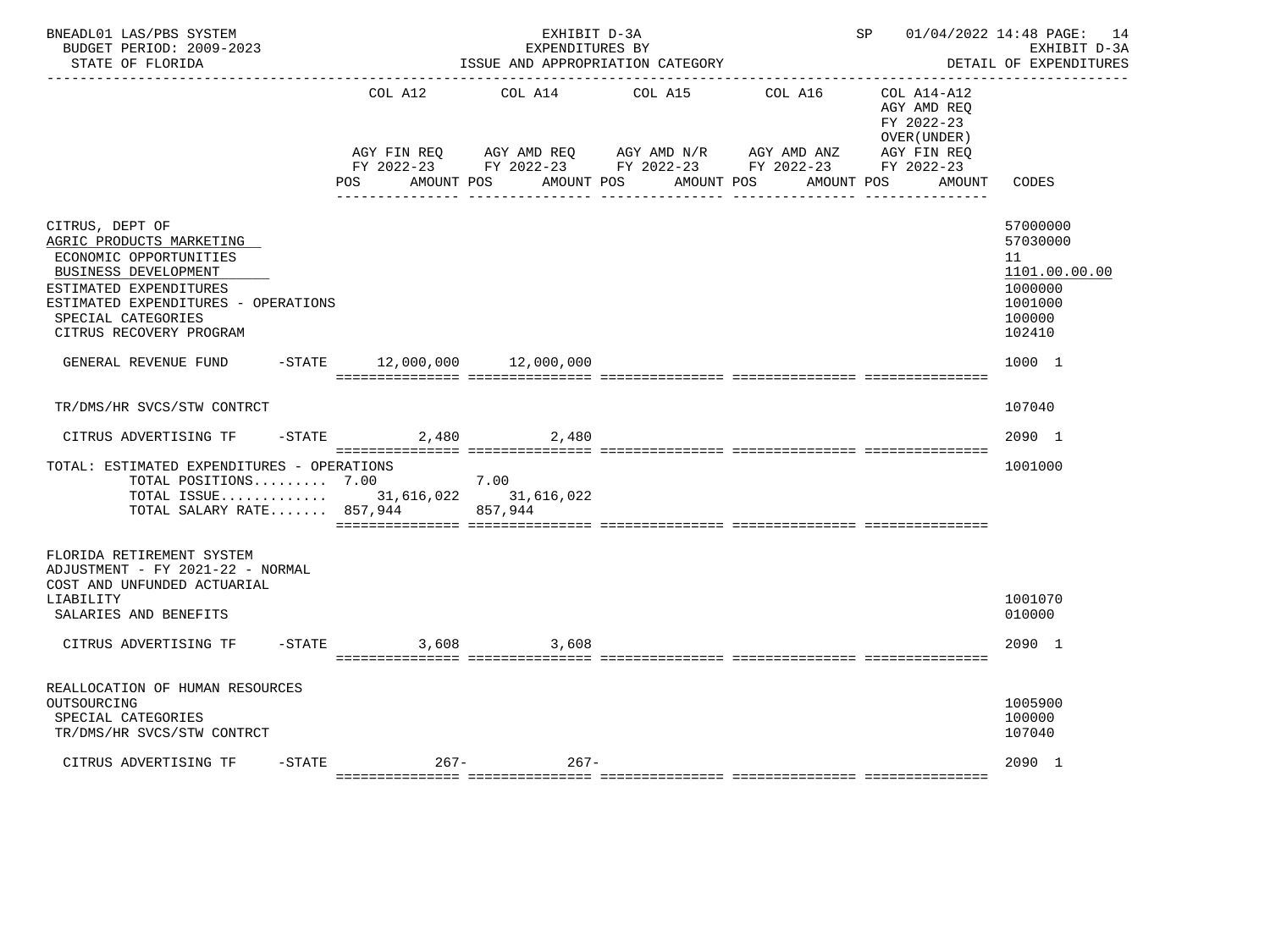| BNEADL01 LAS/PBS SYSTEM<br>BUDGET PERIOD: 2009-2023<br>STATE OF FLORIDA                                                                                                                                |     |         | EXHIBIT D-3A<br>EXPENDITURES BY<br>ISSUE AND APPROPRIATION CATEGORY                        |  |            | SP 01/04/2022 14:48 PAGE:                                | 15<br>EXHIBIT D-3A<br>DETAIL OF EXPENDITURES                                          |
|--------------------------------------------------------------------------------------------------------------------------------------------------------------------------------------------------------|-----|---------|--------------------------------------------------------------------------------------------|--|------------|----------------------------------------------------------|---------------------------------------------------------------------------------------|
|                                                                                                                                                                                                        |     | COL A12 | COL A14 COL A15 COL A16                                                                    |  |            | COL A14-A12<br>AGY AMD REO<br>FY 2022-23<br>OVER (UNDER) |                                                                                       |
|                                                                                                                                                                                                        |     |         | AGY FIN REQ AGY AMD REQ AGY AMD N/R AGY AMD ANZ AGY FIN REQ                                |  |            |                                                          |                                                                                       |
|                                                                                                                                                                                                        | POS |         | FY 2022-23 FY 2022-23 FY 2022-23 FY 2022-23 FY 2022-23<br>AMOUNT POS AMOUNT POS AMOUNT POS |  | AMOUNT POS | AMOUNT                                                   | CODES                                                                                 |
| CITRUS, DEPT OF<br>AGRIC PRODUCTS MARKETING<br>ECONOMIC OPPORTUNITIES<br>BUSINESS DEVELOPMENT<br>NONRECURRING EXPENDITURES<br>CITRUS RECOVERY PROGRAM<br>SPECIAL CATEGORIES<br>CITRUS RECOVERY PROGRAM |     |         |                                                                                            |  |            |                                                          | 57000000<br>57030000<br>11<br>1101.00.00.00<br>2100000<br>2103008<br>100000<br>102410 |
| GENERAL REVENUE FUND -STATE 12,000,000- 12,000,000-                                                                                                                                                    |     |         |                                                                                            |  |            |                                                          | 1000 1                                                                                |
|                                                                                                                                                                                                        |     |         |                                                                                            |  |            |                                                          |                                                                                       |
| SPECIAL PROGRAM FUNDING<br>CITRUS RECOVERY PROGRAM<br>SPECIAL CATEGORIES<br>PAID ADVERTISING/PROMOTION                                                                                                 |     |         |                                                                                            |  |            |                                                          | 4900000<br>4900010<br>100000<br>102380                                                |
| GENERAL REVENUE FUND -STATE 12,000,000 15,000,000 15,000,000                                                                                                                                           |     |         |                                                                                            |  |            | 3,000,000 1000 1                                         |                                                                                       |
|                                                                                                                                                                                                        |     |         |                                                                                            |  |            |                                                          |                                                                                       |

AGENCY ISSUE NARRATIVE:

2022-2023 BUDGET YEAR NARRATIVE: IT COMPONENT? NO

DESCRIPTION OF ISSUE:

 This issue is to request nonrecurring Advertising Promotional Campaigns Special Category funding in the amount of \$12,000,000 in General Revenue for the continuation and expansion of the eCommerce and digital marketing program. This program is focused on driving sales of Florida Citrus products through eCommerce partnerships with retail grocers and online shopping platforms while increasing awareness of the health benefits and premium quality of Florida Citrus through traditional, digital and social channels. Given the significant \$6.762 billion economic impact of the state's signature agricultural product, all counties in Florida may be impacted by this request. ISSUE SUMMARY:

 The Florida Department of Citrus (FDOC) is conducting a variety of engagement activities to drive sales of Florida Citrus products and enhance consumer perception and consumption.

 Florida has experienced a well-documented, significant citrus crop reduction over the past fourteen years reaching historic lows (, due to the spread of HLB (citrus greening). As a result, the volume of Florida Orange Juice and fresh Florida Citrus available to consumers has dramatically decreased, while production costs have skyrocketed, and retail prices have also increased. Although 100% orange juice remains the nation's favorite 100% fruit juice by a wide margin, consumption of Florida Orange Juice continues to decline due to fierce competition in the beverage aisle and negative press regarding its sugar content.

 It is vital the department implement strong digital marketing programs that encourage purchase of Florida Citrus products and educate consumers on the health benefits of Florida Citrus in order to support Florida growers and the state. With increasing consumer interest in health and wellness and recent growth in online shopping, programs will focus on eCommerce, digital marketing, influencer partnerships and social media programs that enable the Department to directly encourage purchase of Florida Citrus and educate consumers on the nutritional benefits it provides.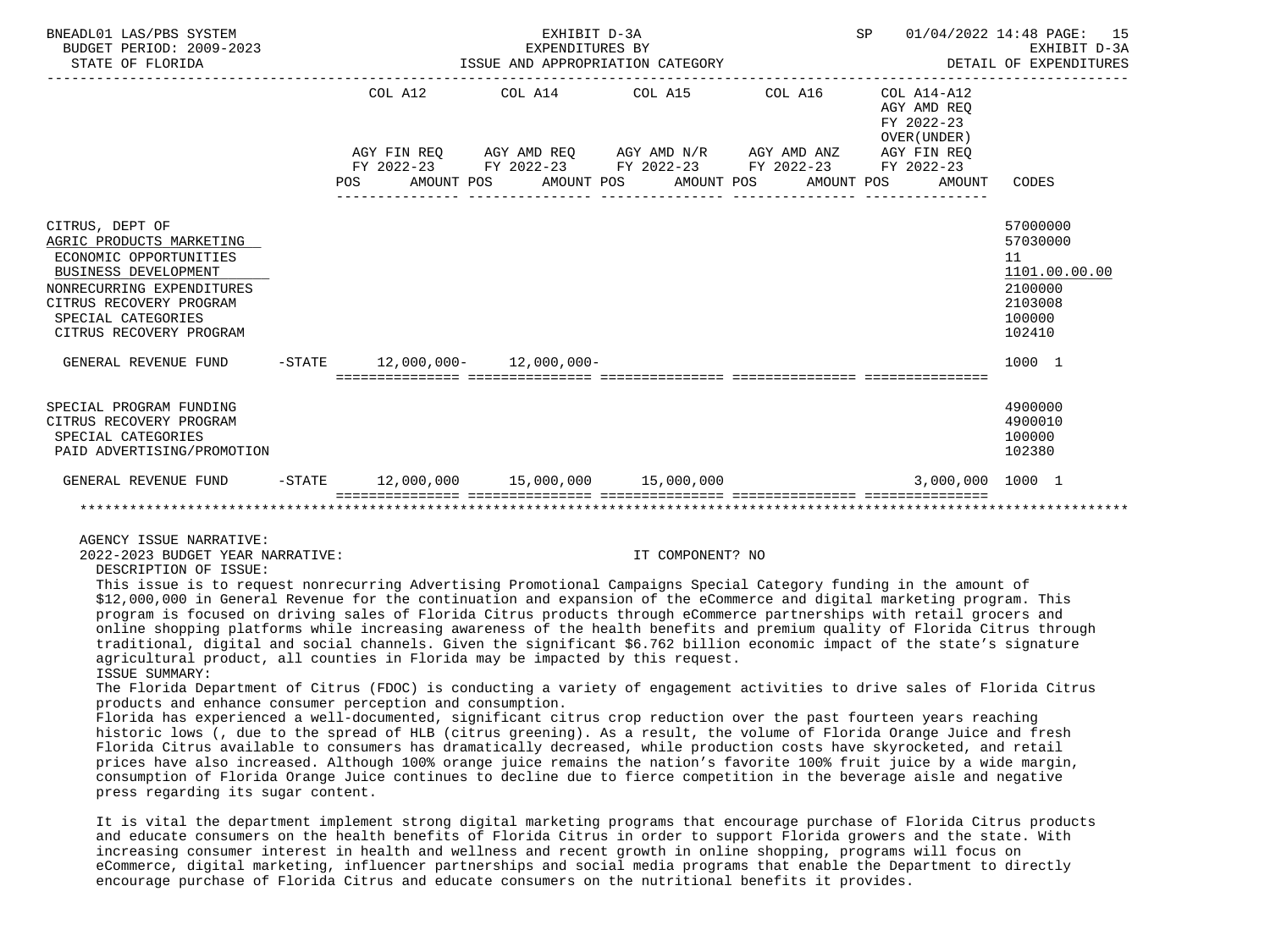| BNEADL01 LAS/PBS SYSTEM<br>BUDGET PERIOD: 2009-2023<br>STATE OF FLORIDA                                                                             |                                        | EXHIBIT D-3A<br>EXPENDITURES BY<br>ISSUE AND APPROPRIATION CATEGORY | SP.                                            | 01/04/2022 14:48 PAGE:<br>16<br>EXHIBIT D-3A<br>DETAIL OF EXPENDITURES |                                                          |                                                                   |
|-----------------------------------------------------------------------------------------------------------------------------------------------------|----------------------------------------|---------------------------------------------------------------------|------------------------------------------------|------------------------------------------------------------------------|----------------------------------------------------------|-------------------------------------------------------------------|
|                                                                                                                                                     | COL A12                                | COL A14                                                             | COL A15                                        | COL A16                                                                | COL A14-A12<br>AGY AMD REO<br>FY 2022-23<br>OVER (UNDER) |                                                                   |
|                                                                                                                                                     | AGY FIN REQ                            |                                                                     | AGY AMD REO AGY AMD N/R                        | AGY AMD ANZ                                                            | AGY FIN REO                                              |                                                                   |
|                                                                                                                                                     | FY 2022-23<br><b>POS</b><br>AMOUNT POS |                                                                     | FY 2022-23 FY 2022-23<br>AMOUNT POS AMOUNT POS | FY 2022-23<br>AMOUNT POS                                               | FY 2022-23<br>AMOUNT                                     | CODES                                                             |
|                                                                                                                                                     |                                        |                                                                     |                                                |                                                                        |                                                          |                                                                   |
| CITRUS, DEPT OF<br>AGRIC PRODUCTS MARKETING<br>ECONOMIC OPPORTUNITIES<br>BUSINESS DEVELOPMENT<br>SPECIAL PROGRAM FUNDING<br>CITRUS RECOVERY PROGRAM |                                        |                                                                     |                                                |                                                                        |                                                          | 57000000<br>57030000<br>11<br>1101.00.00.00<br>4900000<br>4900010 |

 Additionally, this program will increase awareness of the premium-quality of Florida Citrus by spotlighting the unique attributes of the state that make it the perfect place to grow the best-tasting citrus in the world. The Department will also work to combat perpetuation of harmful myths about the nutrition of Florida Orange Juice in the media through a vigilant monitoring and response system. Scientific research studies continue to be conducted and published (by the FDOC and others) to provide evidence for health benefits associated with citrus consumption. These findings are used to shape messaging and outreach to consumers, media, and health professionals.

 Orange juice demand is a product of attracting households to the marketplace (market penetration) and increasing the level of consumption among buyers (market intensity). Advertising, promotions, and PR activities can impact both market penetration and market intensity. The value of that impact is usually measured in terms of a return on investment (ROI). Florida Department of Citrus (FDOC), in partnership with UF Florida Agricultural Marketing Research Center, has estimated that the results of the return-on-investment analysis for 2020 indicate that FDOC programs in the last year will have a benefit-cost ratio between 11.27 and 12.02, signifying that each dollar expended on generic promotions of processed orange marketing returned between \$11.27 and \$12.02 to the Florida grower in added revenue at the grower delivered-in price level.

 The total economic impacts for the investment of \$8 million in 100% orange juice promotional activity, averaged over the last 3 years, was estimated to support additional output (sales revenue) impacts for growers and processors of up to \$361.5 million, including \$202.5 million from direct effects, \$80.9 million in indirect effects, and \$78.1 million in induced effects. The additional output impacts include roughly \$7 million in state and local tax revenues.

 Reinforcing the positive attributes of orange juice, such as consumers' knowledge of the health and wellness benefits of orange juice, is an ongoing effort and continues to be a top priority for the FDOC. This is in accordance with research results, especially in an era where the information available to consumers regarding the nutrition of 100% orange juice is plentiful, and, often, misleading, distorted, or altogether false. The 2020 UF-FAMRC study showed that demand for orange juice would have declined by 10.65% without the awareness of FDOC promotional activities. The model estimates consumption would have declined by an additional 86 million single-strength equivalent gallons, which is equivalent to roughly 14.8 million boxes of Florida processed oranges, without FDOC promotions. The domestic share of Florida-sourced orange juice was estimated at 57% for the 2019-20 season, higher than the previous seasons due to decline in imported juice. Gains in consumption for Florida-sourced orange juice share attributed to the awareness of promotions is about 49 million single-strength equivalent gallons which should serve to support the Florida delivered-in price and provide economic output to the state in the 2020-21 season. Nearly 29% of respondents were aware of orange juice promotions during the course of the 2019-20 fiscal year, and awareness was shown to boost market penetration for orange juice in those households who were aware of OJ promotions by 5% more than those who were not aware.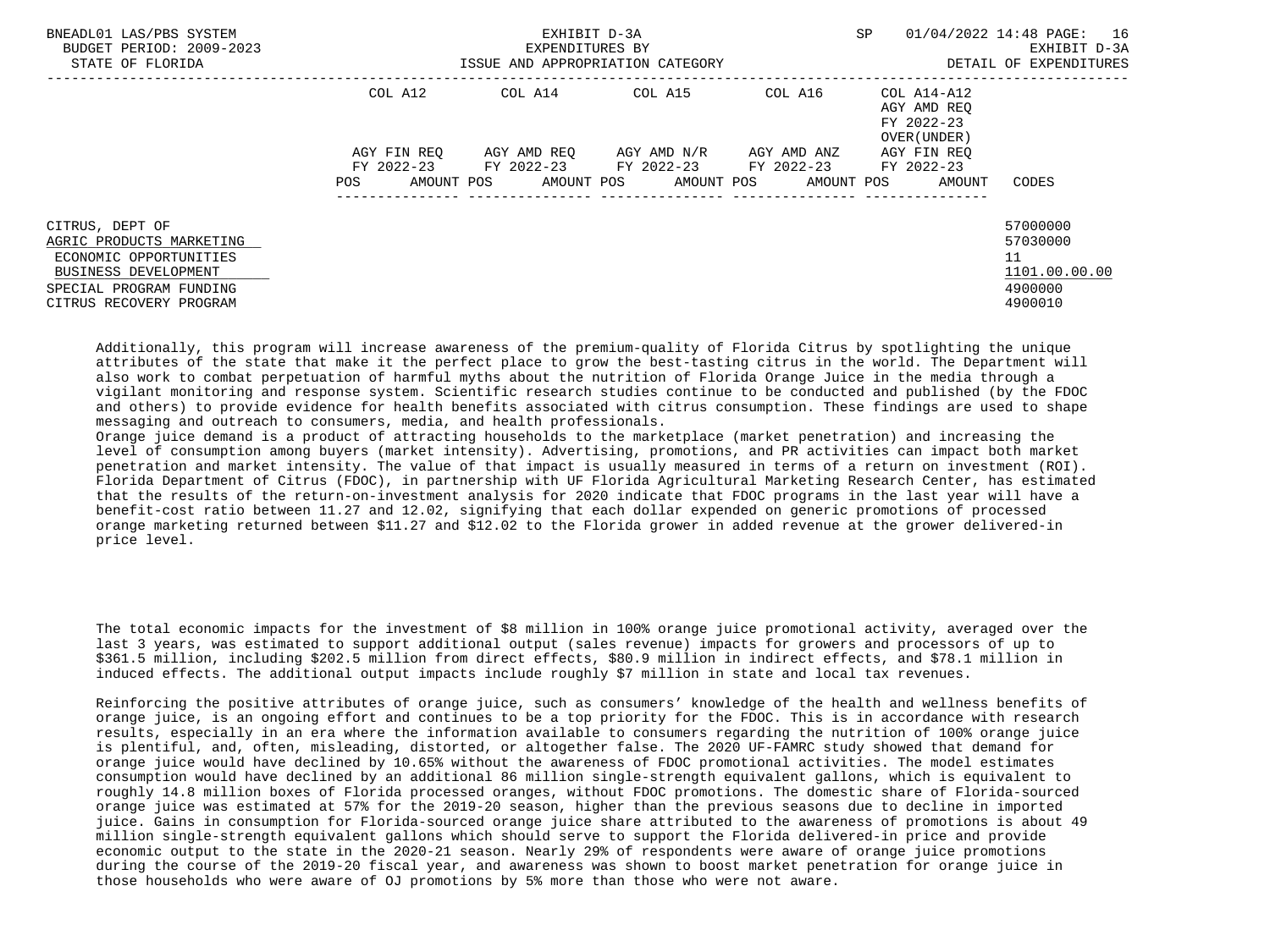| BNEADL01 LAS/PBS SYSTEM<br>BUDGET PERIOD: 2009-2023<br>STATE OF FLORIDA |                   | EXHIBIT D-3A<br>EXPENDITURES BY<br>ISSUE AND APPROPRIATION CATEGORY |                                     | <b>SP</b>             | 01/04/2022 14:48 PAGE: 17<br>EXHIBIT D-3A<br>DETAIL OF EXPENDITURES |               |
|-------------------------------------------------------------------------|-------------------|---------------------------------------------------------------------|-------------------------------------|-----------------------|---------------------------------------------------------------------|---------------|
|                                                                         | COL A12           |                                                                     | COL A14 COL A15 COL A16 COL A14-A12 |                       | AGY AMD REO<br>FY 2022-23<br>OVER (UNDER)                           |               |
|                                                                         | AGY FIN REO       |                                                                     | AGY AMD REQ AGY AMD N/R             | AGY AMD ANZ           | AGY FIN REO                                                         |               |
|                                                                         | FY 2022-23        |                                                                     | FY 2022-23 FY 2022-23               | FY 2022-23 FY 2022-23 |                                                                     |               |
|                                                                         | AMOUNT POS<br>POS |                                                                     | AMOUNT POS AMOUNT POS               |                       | AMOUNT POS<br>AMOUNT                                                | CODES         |
| CITRUS, DEPT OF                                                         |                   |                                                                     |                                     |                       |                                                                     | 57000000      |
| AGRIC PRODUCTS MARKETING                                                |                   |                                                                     |                                     |                       |                                                                     | 57030000      |
| ECONOMIC OPPORTUNITIES                                                  |                   |                                                                     |                                     |                       |                                                                     | 11            |
| BUSINESS DEVELOPMENT                                                    |                   |                                                                     |                                     |                       |                                                                     | 1101.00.00.00 |
| SPECIAL PROGRAM FUNDING                                                 |                   |                                                                     |                                     |                       |                                                                     | 4900000       |
| CITRUS RECOVERY PROGRAM                                                 |                   |                                                                     |                                     |                       |                                                                     | 4900010       |

## ADVERSE IMPACT IF NOT FUNDED:

 The Department's traditional, statutory funding source is entirely tied to citrus production. Thus, as production has decreased, so have the funds available to stimulate consumer engagement with Florida Citrus products. Failure to fund this issue will undermine the department's ability to drive sales of Florida Citrus products and increase awareness of the health benefits of Florida Orange Juice. Reduction in demand for and sales of Florida Citrus products can lead to profoundly adverse long-term impact on the Florida Citrus industry and its thousands of growers, leading to abandoned groves, a degradation in the value of Florida's ecosystems services, reduced tax revenue, and, perhaps most importantly, an increase in unemployment due to a reduction in the more than 33,000 jobs this industry supports. COST SUMMARY:

 This issue will be the primary funding source for the FDOC's e-commerce and digital marketing program. No Full Time Equivalent (FTE) positions will be added as a result of the enhanced outreach, but the FDOC's public relations staff, scientific research department and partner agencies contribute to the program. The funding requested will cover fees and campaign costs provided by our contracted public relations and marketing agencies, as well as measurement activities associated with the program's commitment to accountability.

Amended 2022-23 Narrative after December 15, 2021

| This issue is increased to \$15,000,000. |            |            |            |           |               |
|------------------------------------------|------------|------------|------------|-----------|---------------|
| TOTAL: BUSINESS DEVELOPMENT              |            |            |            |           | 1101.00.00.00 |
| BY FUND TYPE                             |            |            |            |           |               |
| GENERAL REVENUE FUND                     | 17,000,000 | 20,000,000 | 15,000,000 | 3,000,000 | 1000          |
| TRUST FUNDS                              | 14,619,363 | 14,619,363 |            |           | 2000          |
| TOTAL POSITIONS 7.00                     |            | 7.00       |            |           |               |
| TOTAL PROG COMP                          | 31,619,363 | 34,619,363 | 15,000,000 | 3,000,000 |               |
| TOTAL SALARY RATE 857,944                |            | 857,944    |            |           |               |
|                                          |            |            |            |           |               |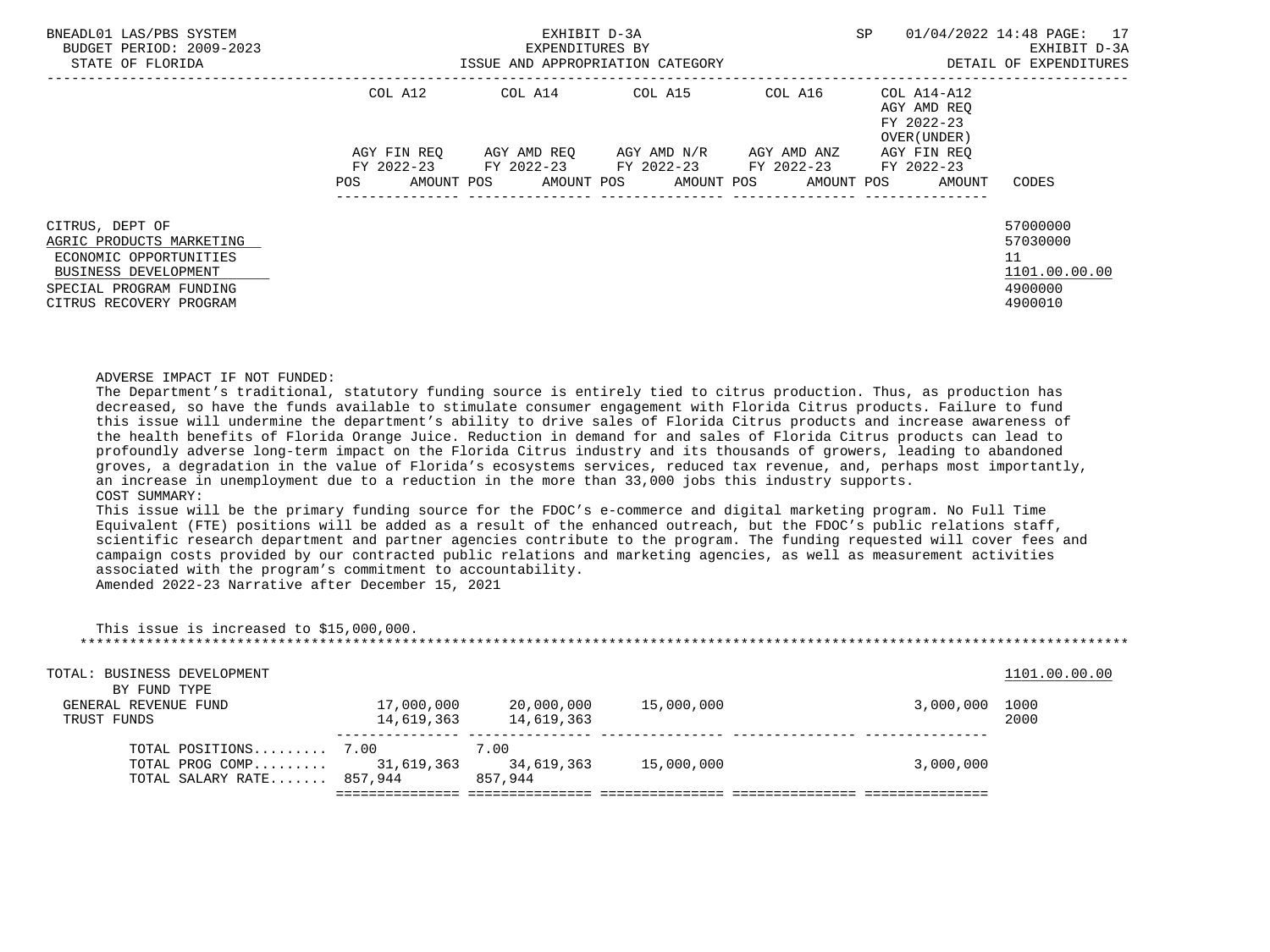| * NEADLP01<br>STATISTICAL INFORMATION<br>* BUDGET PERIOD: 2009-2023                                             | ******************<br>$01/04/2022$ 14:48 * |
|-----------------------------------------------------------------------------------------------------------------|--------------------------------------------|
| EXHIBIT A, D AND D-3A REPORT                                                                                    | CCM 57<br>SP<br>PAGE:<br>$1 *$             |
| SAVE INITIALS: SAVE DEPARTMENT: 07 SAVE TITLE: EXHIBIT D-3A AMENDED REOUEST                                     |                                            |
| --------------------<br>** DATA SELECTIONS **                                                                   |                                            |
| REPORT OPTION: $1$ - EXHIBIT A, D AND D-3A SCHEDULE VIIIA ISSUE SPREADSHEET $(Y/N): N$                          |                                            |
| COLUMN: A12 $\qquad$ A14 $\qquad$ A15 $\qquad$ A16 $\qquad$ A14-A12 CODES                                       |                                            |
| CALCULATE DIFFERENCE ONLY $(Y/N): N$ THAT EXCEEDS:                                                              |                                            |
| INCLUDE $(Y/N)$ FTE: Y SALARY RATE: Y POSITION DATA: Y                                                          |                                            |
| REPORT TOTALS: NO TOTAL                                                                                         |                                            |
| BUDGET ENTITY OR GROUP/ACCUMULATION LEVEL (0=MERGE, 1=LEVEL 1, 2=LEVEL 2, 3=LEVEL 3, 4=LOWEST LEVEL)            |                                            |
| $1 - 7:$<br>$\overline{4}$<br>$8 - 14:$                                                                         |                                            |
| $15 - 21:$                                                                                                      |                                            |
| $22 - 27:$<br>EXCLUDE:                                                                                          |                                            |
|                                                                                                                 |                                            |
|                                                                                                                 |                                            |
| BUDGET ENTITY TOTALS:                                                                                           |                                            |
|                                                                                                                 |                                            |
| LEVEL 1: NO TOTAL                                                                                               |                                            |
| LEVEL 2: NO TOTAL                                                                                               |                                            |
| LEVEL 3: NO TOTAL<br>LOWEST LEVEL: BY FUND TYPE                                                                 |                                            |
|                                                                                                                 |                                            |
| PROGRAM COMPONENT/ACCUMULATION LEVEL (0=MERGED, 1, 2, 3, 4 OR 5 FOR 2, 4, 6, 8 OR 10 DIGITS):<br>$\overline{5}$ |                                            |
| PROGRAM COMPONENT TOTALS:                                                                                       |                                            |
| POLICY AREA: NO TOTAL                                                                                           |                                            |
| PROGRAM COMPONENT: BY FUND TYPE                                                                                 |                                            |
|                                                                                                                 |                                            |
| ISSUE CODE OR GROUP/ACCUMULATION LEVEL (0=MERGED, 1, 2 OR 3 FOR 1, 3 OR 7 CHARACTERS):<br>$\overline{3}$        |                                            |
| ISSUE TOTALS:                                                                                                   |                                            |
| SUMMARY: NO TOTAL                                                                                               |                                            |
| DETAIL: LINE TOTAL                                                                                              |                                            |
| APPROPRIATION CATEGORY OR GROUP/ACCUMULATION LEVEL (0=MERGED, 1=MAJOR, 2=MINOR):                                |                                            |
| $\star$<br>$\overline{2}$                                                                                       |                                            |
| INCLUDE FCO (Y/N): Y APPROPRIATION CATEGORY TITLE: SHORT                                                        |                                            |
| APPROPRIATION CATEGORY TOTALS:                                                                                  |                                            |
| MAJOR: NO TOTAL                                                                                                 |                                            |
| MINOR: BY DETAIL FUND                                                                                           |                                            |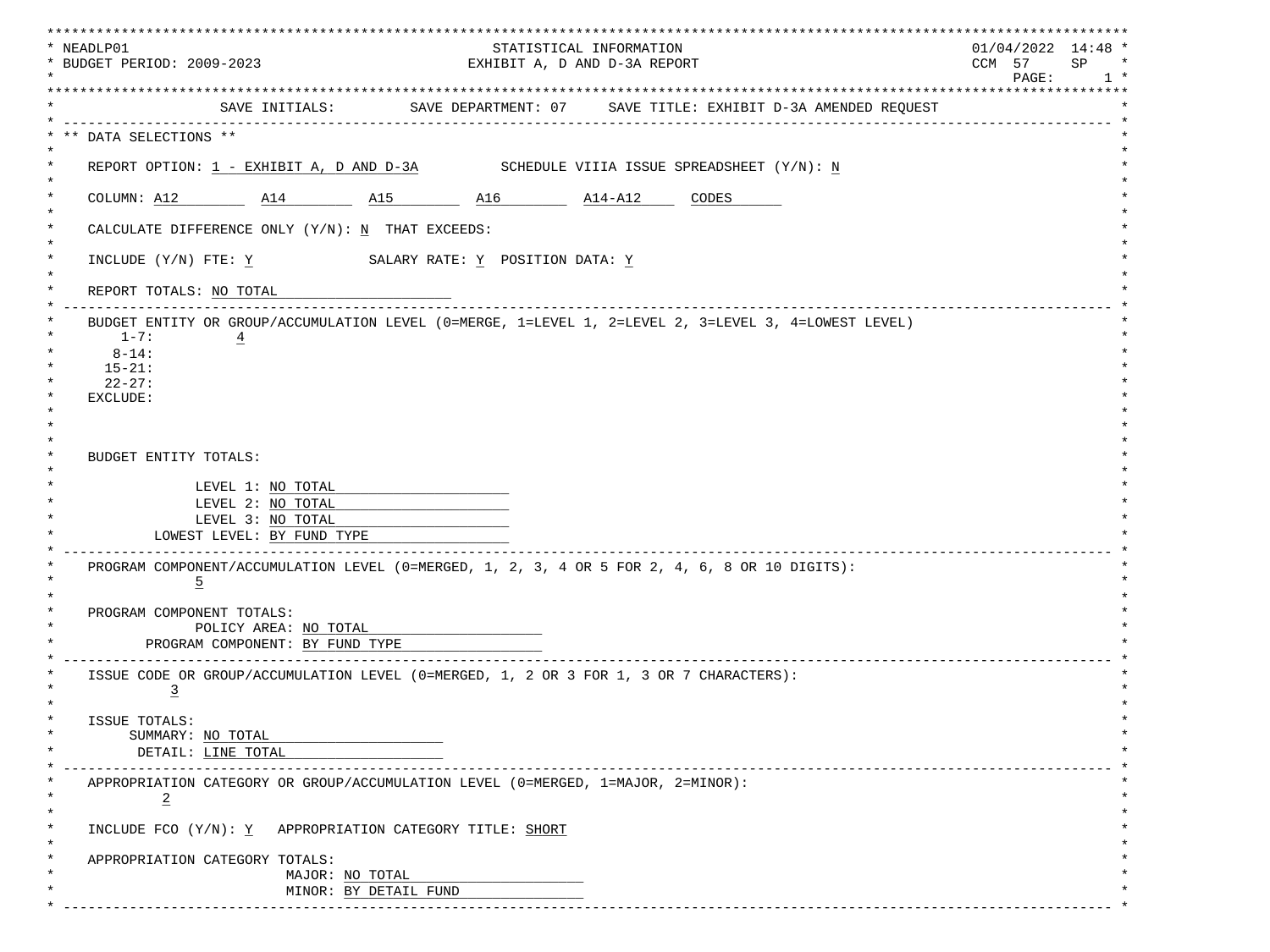| * NEADLP01                                                               | ***********************                                                                        | *****************************<br>$01/04/2022$ 14:48 * |              |
|--------------------------------------------------------------------------|------------------------------------------------------------------------------------------------|-------------------------------------------------------|--------------|
| * BUDGET PERIOD: 2009-2023                                               | STATISTICAL INFORMATION<br>EXHIBIT A, D AND D-3A REPORT                                        | CCM 57                                                | SP<br>$\ast$ |
|                                                                          |                                                                                                | PAGE:                                                 | $2 *$        |
|                                                                          |                                                                                                |                                                       |              |
| ITEMIZATION OF EXPENDITURE:                                              |                                                                                                |                                                       |              |
| $^\star$                                                                 |                                                                                                |                                                       |              |
| $\ast$                                                                   | ITEMIZATION OF EXPENDITURE ACCUMULATION LEVEL: MERGED                                          |                                                       |              |
| ITEMIZATION OF EXPENDITURE TOTAL: NO TOTAL                               |                                                                                                |                                                       |              |
|                                                                          |                                                                                                |                                                       |              |
| FUND GROUP SET: OR FUND:                                                 |                                                                                                |                                                       |              |
|                                                                          |                                                                                                |                                                       |              |
| FUNDING SOURCE IDENTIFIER:                                               |                                                                                                |                                                       |              |
|                                                                          |                                                                                                |                                                       |              |
| REPORT BY FSI $(Y/N): Y$                                                 |                                                                                                |                                                       |              |
|                                                                          | DEPARTMENT NARRATIVE SET: $\qquad$ ISSUE/ACTIVITY NARRATIVE SET: A1<br>PRIORITY NARRATIVE SET: |                                                       |              |
|                                                                          |                                                                                                |                                                       |              |
| $^\star$<br>BUDGET ENTITY NARRATIVE SET:                                 |                                                                                                |                                                       |              |
|                                                                          |                                                                                                |                                                       |              |
| INCLUDE PROGRAM COMPONENT NARRATIVE (Y/N): N                             |                                                                                                |                                                       |              |
|                                                                          |                                                                                                |                                                       |              |
| FORMATTING **                                                            |                                                                                                |                                                       |              |
| REPORT HEADING: EXHIBIT D-3A                                             |                                                                                                |                                                       |              |
|                                                                          | EXPENDITURES BY                                                                                |                                                       |              |
|                                                                          | ISSUE AND APPROPRIATION CATEGORY                                                               |                                                       |              |
|                                                                          |                                                                                                |                                                       |              |
| PAGE BREAKS: LOWEST LEVEL                                                | PROGRAM COMPONENT                                                                              |                                                       |              |
|                                                                          |                                                                                                |                                                       |              |
| FORMAT: LANDSCAPE                                                        |                                                                                                |                                                       |              |
| COLUMN CODES (Y/N): Y                                                    |                                                                                                |                                                       |              |
|                                                                          |                                                                                                |                                                       |              |
| SORT OPTIONS:                                                            |                                                                                                |                                                       |              |
| PROGRAM COMPONENT: CODE                                                  |                                                                                                |                                                       |              |
| DEPARTMENT/BUDGET ENTITY: CODE                                           |                                                                                                |                                                       |              |
| __________________________________                                       |                                                                                                |                                                       |              |
| TOTAL SORT RECORDS READ:                                                 | 54                                                                                             |                                                       |              |
| TOTAL CARD RECORDS READ: 44                                              |                                                                                                |                                                       |              |
| TOTAL PAF RECORDS READ:<br>TOTAL OAF RECORDS READ:                       | 4<br>$\Omega$                                                                                  |                                                       |              |
| TOTAL IEF RECORDS READ:                                                  | 0                                                                                              |                                                       |              |
| TOTAL BGF RECORDS READ:                                                  | $\Omega$                                                                                       |                                                       |              |
| TOTAL BEF RECORDS READ:                                                  | 10                                                                                             |                                                       |              |
| $^\star$<br>TOTAL PCF RECORDS READ:                                      | 6                                                                                              |                                                       |              |
| $\ast$<br>TOTAL ICF RECORDS READ:                                        | 25                                                                                             |                                                       |              |
| $^\star$<br>TOTAL INF RECORDS READ:<br>TOTAL ACF RECORDS READ:<br>$\ast$ | 176<br>15                                                                                      |                                                       |              |
| $^\star$<br>TOTAL FCF RECORDS READ:                                      | 3                                                                                              |                                                       |              |
| $\ast$<br>TOTAL FSF RECORDS READ:                                        | 10                                                                                             |                                                       |              |
| $\ast$<br>TOTAL PCN RECORDS READ:                                        | $\Omega$                                                                                       |                                                       |              |
| $\ast$<br>TOTAL BEN RECORDS READ:                                        | $\Omega$                                                                                       |                                                       |              |
| $^\star$<br>TOTAL DPC RECORDS READ:                                      | 8                                                                                              |                                                       |              |
|                                                                          |                                                                                                |                                                       |              |
| TOTAL RECORDS IN ERROR:                                                  | U                                                                                              |                                                       |              |